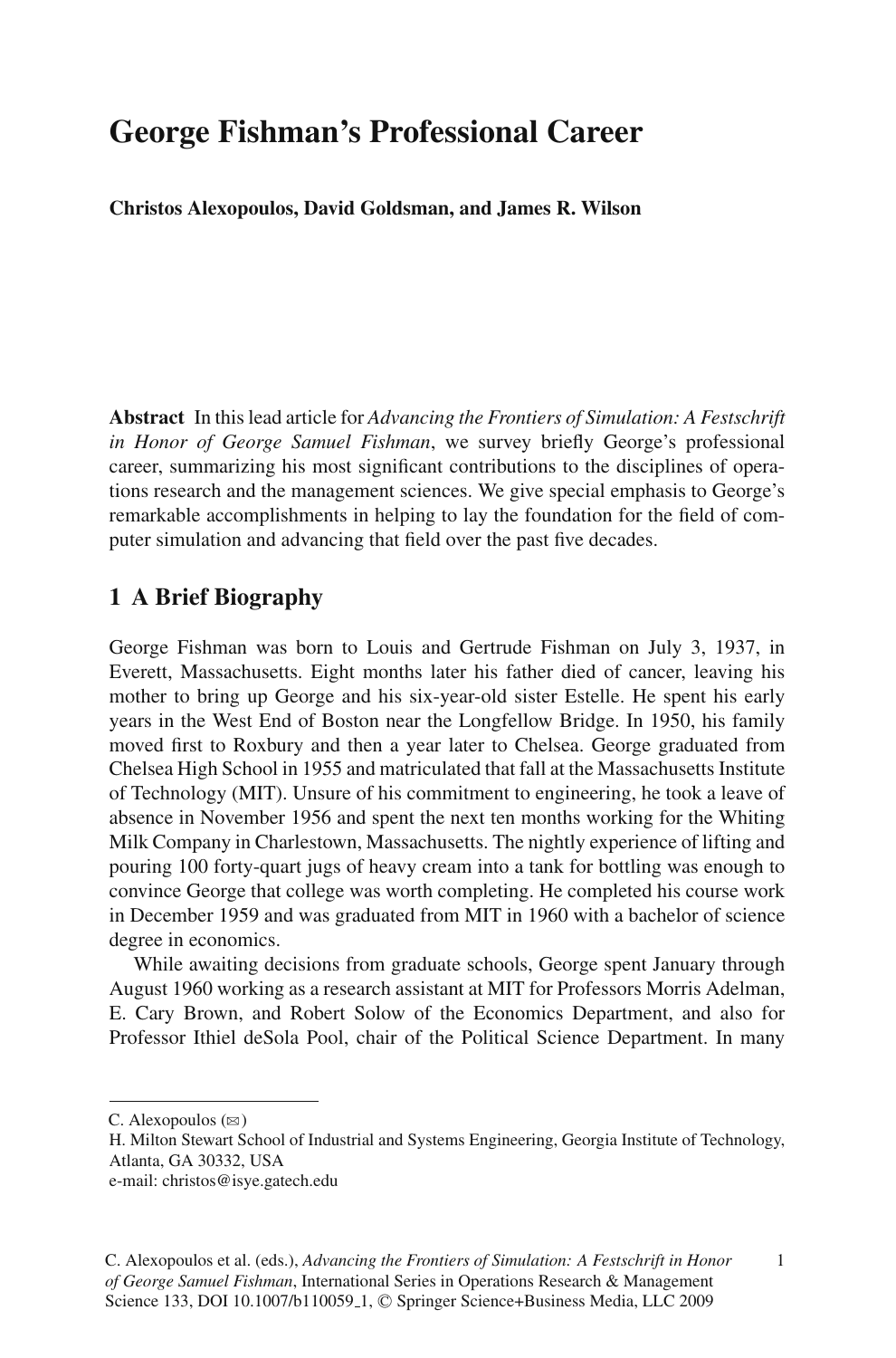respects, George's experience as a research assistant during the winter, spring, and summer of 1960 persuaded him that research was his preferred career path.

In the fall of 1960, George enrolled in the Ph.D. program of the Department of Economics at Stanford University, serving as research assistant to Professors Kenneth Arrow and Marc Nerlove. In the spring of 1962, he was invited to be a summer intern in the Logistics Department of the RAND Corporation in Santa Monica, California. The latter opportunity turned out to be fortuitous. In the summer of 1962, George was offered a full-time position as a research analyst at RAND, and he left Stanford with a master's degree in economics.

RAND was an exceptionally stimulating place, and the decision to go there was not hard for George to make. In the early 1960s, RAND's Logistics Department could have easily staffed several university-level departments in operations research. During the 1950s, RAND had been in the forefront of new developments in mathematical programming, Monte Carlo simulation, and discrete-event simulation, topics in which George had limited experience prior to joining RAND. In December 1963, Murray Geisler, then chair of the Logistics Department, asked George to referee a RAND report on statistical aspects of simulation. After reading the review, Geisler encouraged George to examine the many outstanding statistical issues in simulation. During the next seven years at RAND, George wrote a collection of publications with a focus on estimating the statistical accuracy of simulation results. Several of these papers were coauthored with Philip Kiviat, who at that time was actively engaged with Harry Markowitz in the development of the SIMSCRIPT II simulation programming language. The collaboration with Kiviat gave George a considerably broader understanding of the component parts of simulation methodology: modeling, computer languages, and statistical considerations.

By 1967, George had decided that a university setting would work best for his research interests. He enrolled in the Biostatistics Program at the University of California, Los Angeles (UCLA), from which he received a Ph.D. degree in March 1970. Shortly thereafter he and his young wife, Sue, moved to New Haven, Connecticut, where he joined the Administrative Sciences Department at Yale University as an associate professor and associate director of the Health Services Research Training Program in Yale's Institution for Social and Policy Studies. At that time, Yale's Administrative Sciences Department had an exceptionally accomplished operations research faculty, including Gordon Bradley, Eric Denardo, Matt Sobel, Harvey Wagner, and Ward Whitt.

The RAND experience, especially the collaboration with Kiviat, had provided George with an excellent preparation for teaching a graduate-level course in simulation. The notes from this course led to his book *Concepts and Methods in Discrete Event Simulation* [\(Fishman 1973\)](#page-16-0). George's scholarly work now broadened to encompass pseudorandom number generation, random variate generation, and a new way to analyze sample path data based on the theory of regenerative processes.

In July 1974, George, Sue, and their children, Becky and Matt, moved to Chapel Hill, North Carolina, where George had accepted a professorship at the University of North Carolina (UNC) in its recently established Curriculum in Operations Research and Systems Analysis. His work on several areas of simulation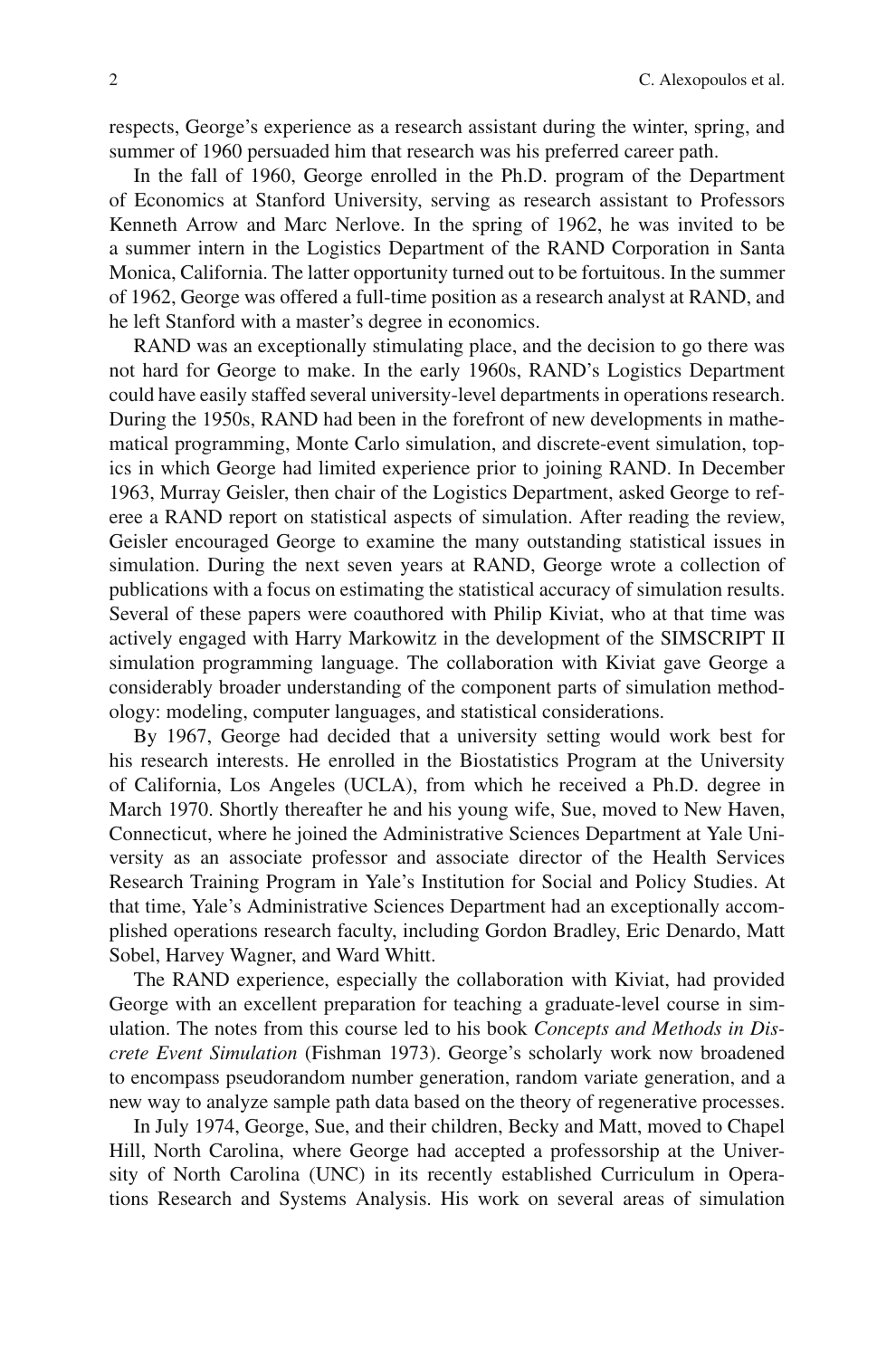methodology continued, with special emphasis on decision rules for how to make the batch-means method of analysis statistically valid in practice.

Although Sue had grown up in a small Mississippi town, George's New England roots made the warm North Carolina summers more of a challenge for him. To the family's delight, George received and accepted an invitation from Matt Sobel to spend part of the summer of 1976 at the Ecology Center of the Marine Biological Laboratory in Woods Hole, Massachusetts, to study the harvesting of elephants in African national parks. The problem called for mathematical and statistical modeling and was of sufficient interest to Dan Botkin, a principal researcher at the Center, to warrant a return the next summer. George found that Woods Hole was a delightful place to do research and spend summers.

Grants from the North Carolina Sea Grant program allowed George and his family to repeat the experience closer to home in the summers of 1978 and 1979 at the UNC Marine Research Laboratory in Morehead City, North Carolina, and the U.S. National Marine Fisheries Laboratory in Beaufort, North Carolina. The challenge was to formulate a policy for optimally determining the opening date for shrimp fishing in North Carolina intercoastal waters.

In January 1981, George became chair of the Curriculum in Operations Research and Systems Analysis at UNC. University resources for academic program development were relatively plentiful in the early 1980s; and during George's ten-year tenure as chair, the program grew in reputation within UNC, nationally, and internationally. Its core faculty, originally consisting of David Rubin, Jon Tolle, and George, was enhanced by the recruitment of Vidyadhar Kulkarni, Scott Provan, Sandy Stidham, and Mark Hartmann. In 1987, UNC acknowledged this growth in size and reputation by elevating the Curriculum in Operations Research and Systems Analysis to the status of the Department of Operations Research within the UNC College of Arts and Sciences.

Scott Provan gives a concise summary of George's contributions to the growth of the Operations Research program and the development of its faculty.

[George] joined UNC in 1974, having been hired specifically to form the nucleus for operations research as an academic discipline within the College of Arts and Sciences. He originally occupied the sole funded position in an interdisciplinary program whose faculty included members from mathematics, statistics, biostatistics, computer science, and business. George was tenacious in his development of the program, and worked from a crystal-clear vision of its mission within the college. UNC took a farsighted position in those years of encouraging high-quality graduate programs to flourish and draw top-flight faculty and students, and George took excellent advantage of that. I joined the program in 1982 precisely because the research atmosphere was so exciting. Under his chairmanship the program gained 3.5 more funded faculty lines, and in 1987 it became a full-fledged department. George chaired the department until 1990, all the time continuing to garner international acclaim for his own research in simulation theory.

It is safe to say that George single-handedly built the OR program into a nationallyrespected and intellectually vibrant department during his tenure. He was relentless in his pursuit of resources, and I was constantly surprised at what he could coax out of the college for a program of our size. Just as significantly, he was able to shield the faculty from many distractions that make it difficult to pursue high-quality research by maintaining a consistent set of expectations and boundaries. I always said that he was a great guy to be behind, and a tough one to be in front of.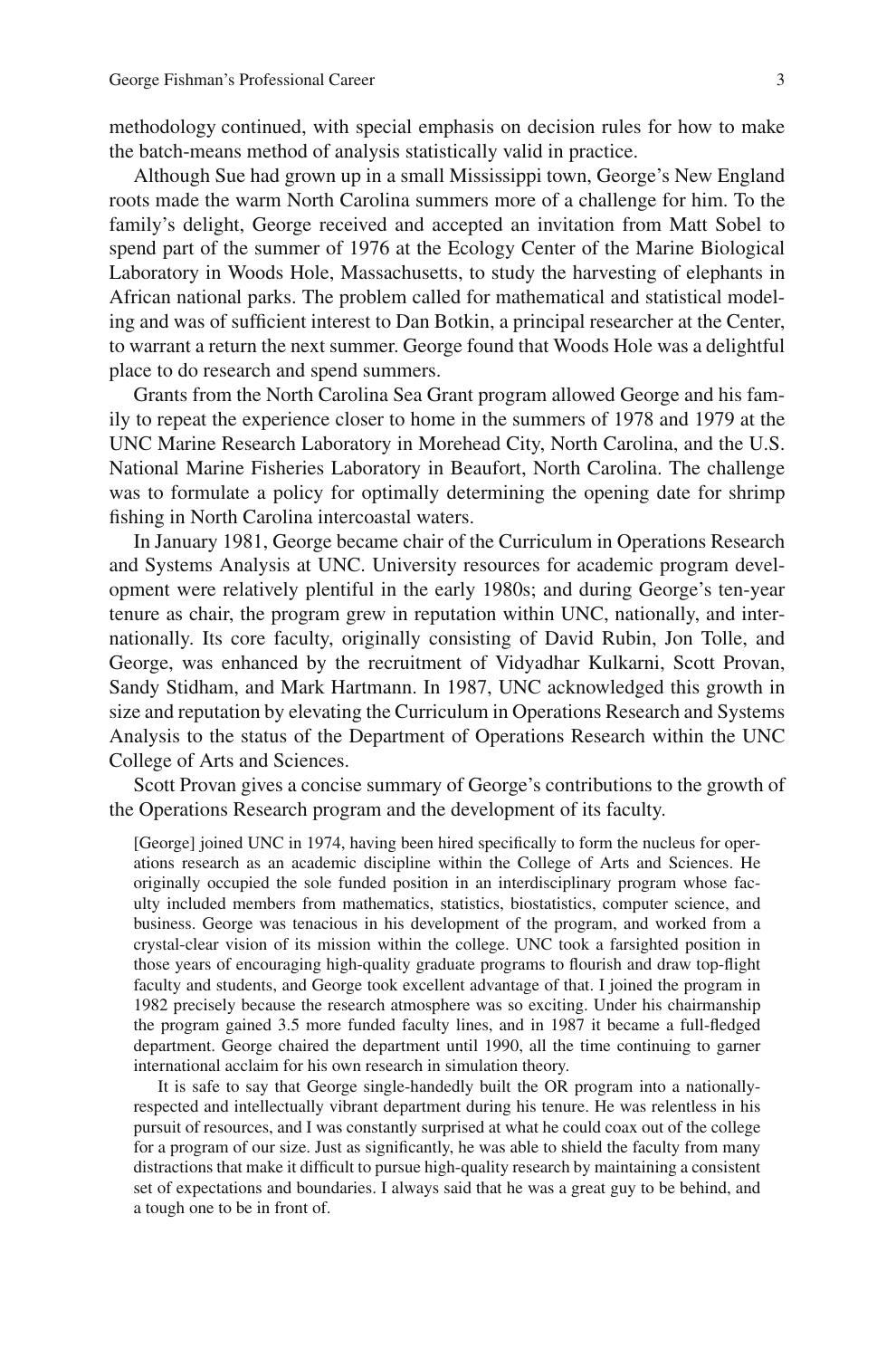Vidyadhar Kulkarni, the current chair of the Department of Statistics and Operations Research at UNC adds a personal touch.

Professor Fishman acted as my academic mentor: I learned how to write research papers and research grants under the helpful advice of George. He served as a role model of an effective chairman that helped me later. I was truly amazed at his ability of time management: his research productivity did not diminish one bit during his tenure as the chairman. I have found myself using his administrative strategies many times during my own stint as a chairman. I am thankful to him for all that I learned from him.

George is now retired, but comes to the department regularly and provides the most enjoyable and erudite conversational company during our lunches. He is still a valuable resource for research problems that I continue to mine regularly. I wish him a long and productive life.

David Rubin, a professor of operations research with a primary appointment in UNC's Kenan-Flagler Business School offers a view from a slightly different angle.

When George Fishman arrived at UNC in 1974, the Curriculum in Operations Research and Systems Analysis had control of one full position (George's) and two half positions that were joint in the mathematics and statistics departments. In addition, there were roughly eight "affiliated" faculty, like me, whose home appointments were in business, computer science, economics, and statistics. Six years later, when George became Curriculum Chair, he had control of only 2.5 faculty positions. I remember often being asked exactly what a curriculum was at UNC. My stock answer: "It's either a nascent or stillborn Department, and only time will tell." George's almost ten years as chair were a time of great growth and success for operations research at UNC. Under his able and forceful leadership, the Curriculum became the Department of Operations Research, home to 5.5 faculty members at the end of his term.

The early 1980s saw a shift in George's focus toward the application of the Monte Carlo method to networks, especially the development of efficiency-improvement (variance-reduction) techniques for estimating reliability and the distribution of maximal flow. In 1986 he began writing the text *Monte Carlo: Concepts, Algorithms, and Applications* [\(Fishman 1996](#page-16-1)), followed by *Discrete-Event Simulation: Modeling, Programming, and Analysis* [\(Fishman 2001](#page-16-2)).

In 2001, George retired from UNC; however, thanks to the generosity of the department chair, Vidyadhar Kulkarni, George was able to maintain a shared office in the department. Fortuitously, his office mate from 2001 through the summer of 2008 was Charles Dunn, whom George had as a student at Yale over thirty years earlier. Since the fall of 2008, Sandy Stidham, a friend and colleague for at least as long, has been his office mate. It was the convenience of this space that made possible publication of his latest book, *A First Course in Monte Carlo* [\(Fishman 2005\)](#page-16-3).

Sandy Stidham succeeded George as department chair in 1990. Sandy provides a keen insight into George's leadership style and its effect on all his colleagues.

After I came to North Carolina, it soon became apparent to me that, under George's leadership, the Curriculum in Operations Research and Systems Analysis at UNC-CH had achieved a status that is rare in academic life: it was an interdisciplinary, interdepartmental program with an independent budget and dedicated faculty lines, which had maintained vital connections with other academic units through joint faculty positions. Just as important, and just as rare, was the collegiality of the faculty, the mutual respect among its members, and the close, congenial relations between the faculty and students.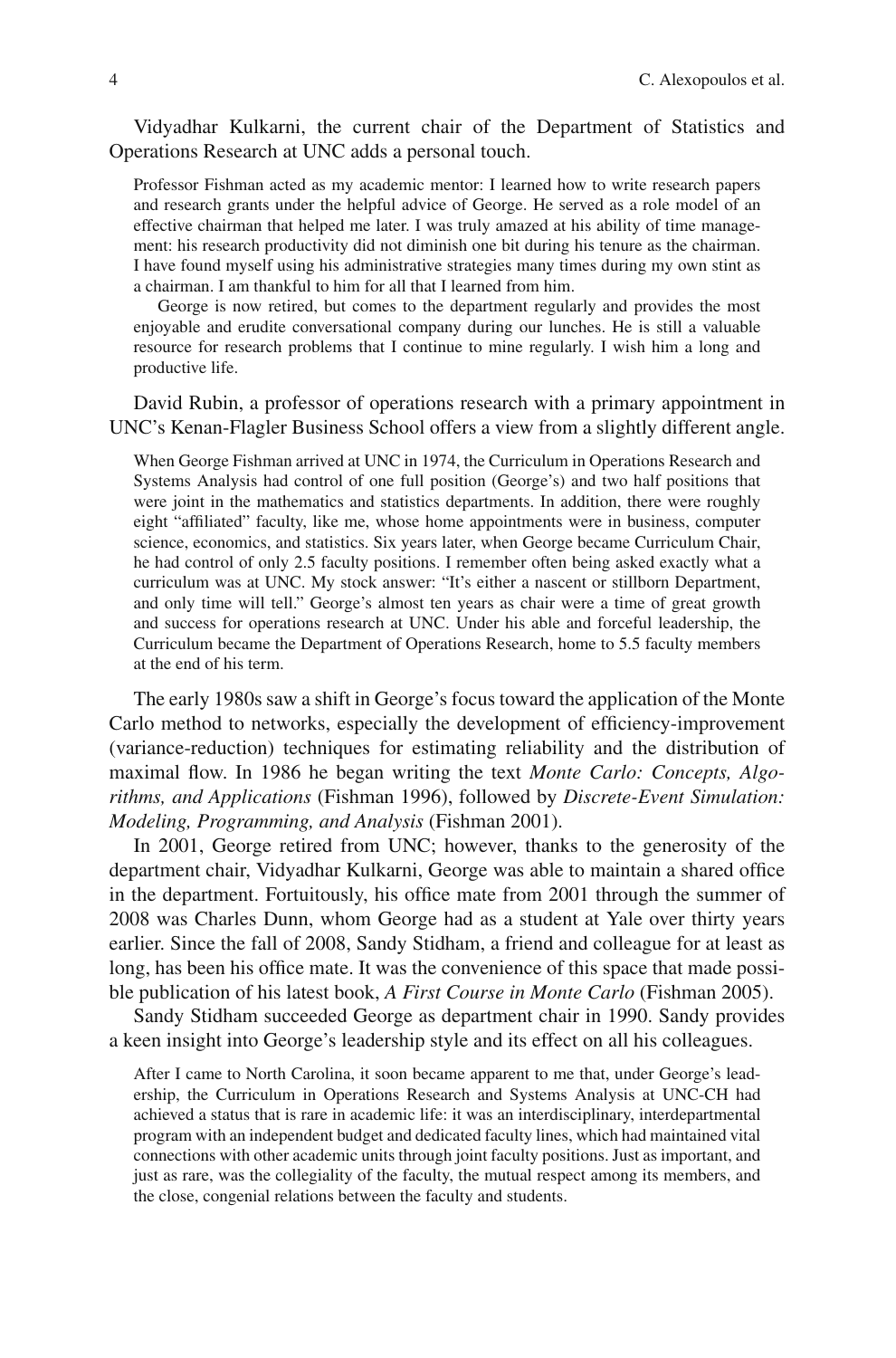Soon after I joined the faculty in 1986, the Curriculum attained departmental status as the Department of Operations Research. George continued to provide steady leadership as Chair of the Department until 1990. I like to call it "leadership by encouragement." One of George's favorite phrases has always been "I encourage you to ...." More than a rhetorical device, it was an emblem of his leadership style: he encouraged his colleagues to see things the way he saw them. Because he always thought through his own decisions with logic and sensitivity, the rest of us (almost always) ended up seeing things the same way.

While devoting himself to the growth and flourishing of OR at UNC-CH, George maintained an active research program and a growing international reputation in the fields of discrete-event simulation and Monte Carlo. When these subjects come up during conversations with friends, I have found myself saying (with pride): "My friend and colleague, George Fishman, is the preeminent expert on simulation and Monte Carlo, and I encourage you to look at his books, *Monte Carlo: Concepts, Algorithms, and Applications* and *Discrete-Event Simulation: Modeling, Programming, and Analysis*."

During our mutual retirement, George and I have made a habit of going out for coffee about once a week. We discuss music, politics, religion, economics, and, of course, the joys of grandchildren. The friendship that has developed between us is, and will continue to be, one that I cherish.

During the course of his career, George has made major contributions in laying the foundations for the field of computer simulation and in advancing that field. From 1972 to 1974, he served as the chair of the College on Simulation and Gaming of The Institute of Management Sciences (TIMS), an organization subsequently named TIMS/College on Simulation and later renamed the Simulation Society of the Institute for Operations Research and the Management Sciences (INFORMS). From 1978 to 1980, George served as the representative of TIMS/College on Simulation and Gaming on the Board of Directors of the Winter Simulation Conference. Moreover, from 1978 to 1987, he served as the founding editor of the Simulation Department of the journal *Management Science*. From the perspective provided by the passage of almost three decades, it is now clear that George's service as founding editor of the Simulation Department of *Management Science* was critical to the establishment and initial advancement of the simulation literature as we know it today. It can be argued that this development coupled with George's own research contributions to the simulation literature were two of the key factors in the survival of the field of simulation as a separate, recognizable subject with its own body of relevant theory, methodology, and applications.

From 1989 to 1992, George served on the Editorial Advisory Board of *ACM Transactions on Modeling and Computer Simulation*, a flagship publication of the Association for Computing Machinery. Further, over the years, George served on numerous committees of professional societies and international conferences.

George has received numerous forms of professional recognition for his remarkable contributions to simulation and the larger disciplines of operations research and the management sciences over the past five decades. In 1990 he received the Distinguished Service Award from TIMS/College on Simulation. For his book *Monte Carlo: Concepts, Algorithms, and Applications* [\(Fishman1996\)](#page-16-1), he received two awards—the Frederick W. Lanchester Prize from INFORMS in 1996, and the Outstanding Simulation Publication Award from the INFORMS Simulation Society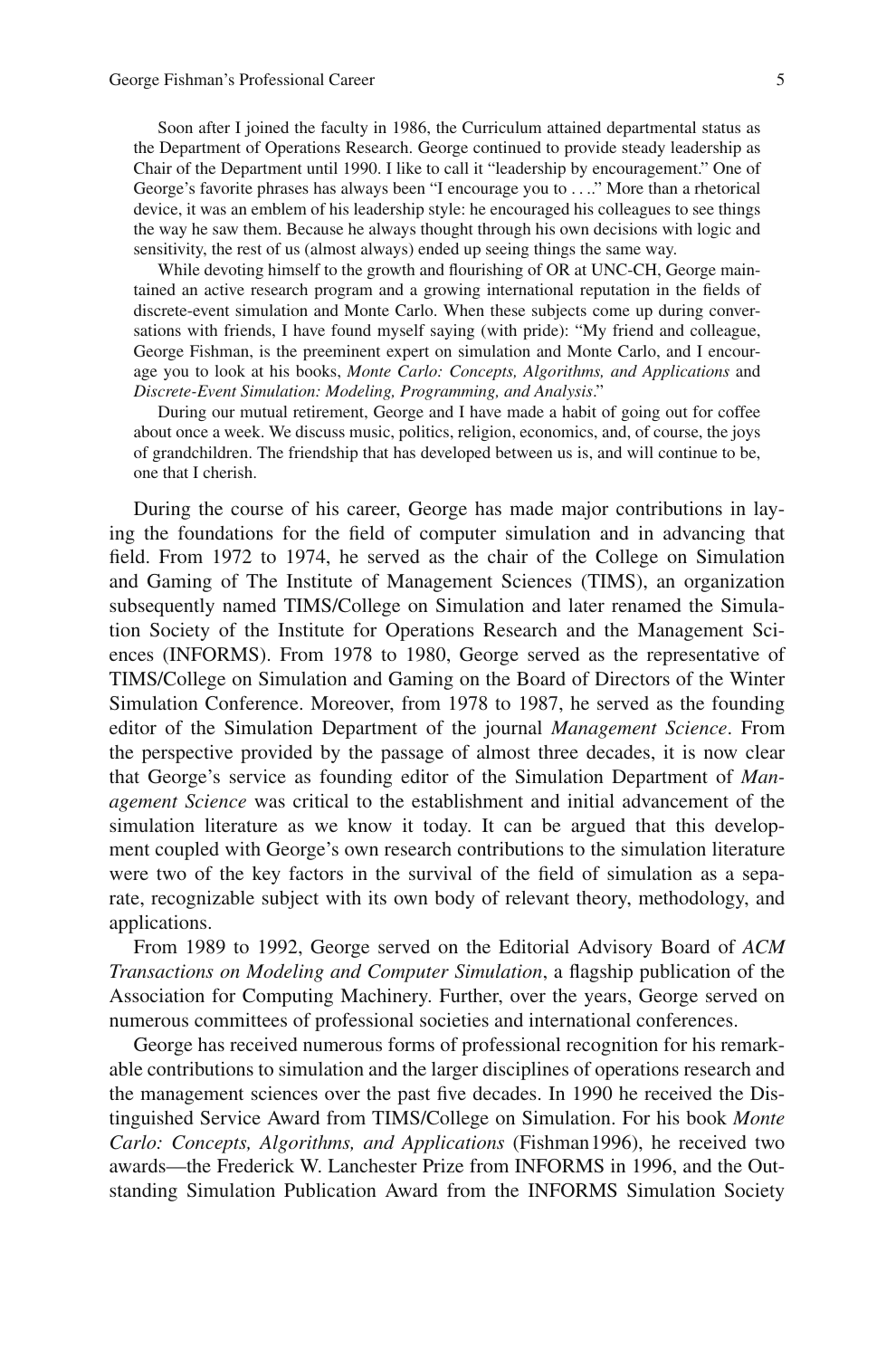in 1997. In 2003 George was elected a Fellow of INFORMS. In 2004 George received the INFORMS Simulation Society's Lifetime Professional Achievement Award (LPAA), the highest honor given by that organization. This award recognizes major contributions to the field of computer simulation that are sustained over a professional career, with the critical consideration being the total impact of those contributions on the field.

In a supporting letter for the LPAA nomination, Russell Cheng (University of Southampton) wrote:

Discrete-event simulation has seen substantial growth both in terms of its theoretical base and in terms of its huge range of application. Professor Fishman has been at the forefront of these developments. On a worldwide basis, I would rank him in the top few in terms of both range and the scholastic quality of his contributions, many of which have been seminal.

John Charnes (Senior Vice President, Bank of America) concurred:

When I look at Prof. Fishman's vita, I am amazed that he has done so much. With contributions to research in so many different fields, mentorship of so many students, and service to the profession in so many ways, he is certainly qualified to be awarded the LPAA.

# **2 Contributions to Computer Simulation**

George is a scholar and researcher of the first rank, a stimulating colleague, a thoughtful mentor, and a steadfast friend to those individuals fortunate enough to have worked with him. Over the course of a career spanning five decades, George has made fundamental contributions to both the theory and practice of simulation, dissemination of knowledge, service to the profession, and the advancement of the status of the field. In the sections that follow, we give a synopsis of George's impact on the field of computer simulation.

# *2.1 Contributions to Research*

George has made numerous groundbreaking contributions to the following methods for simulation output analysis:

- the spectral method;
- the autoregressive method;
- the regenerative method; and
- the batch-means method.

Moreover, George has made seminal contributions to the following areas within the field of simulation:

- efficiency-improvement (variance-reduction) techniques;
- estimation of network performability measures;
- pseudorandom number generation; and
- random variate generation.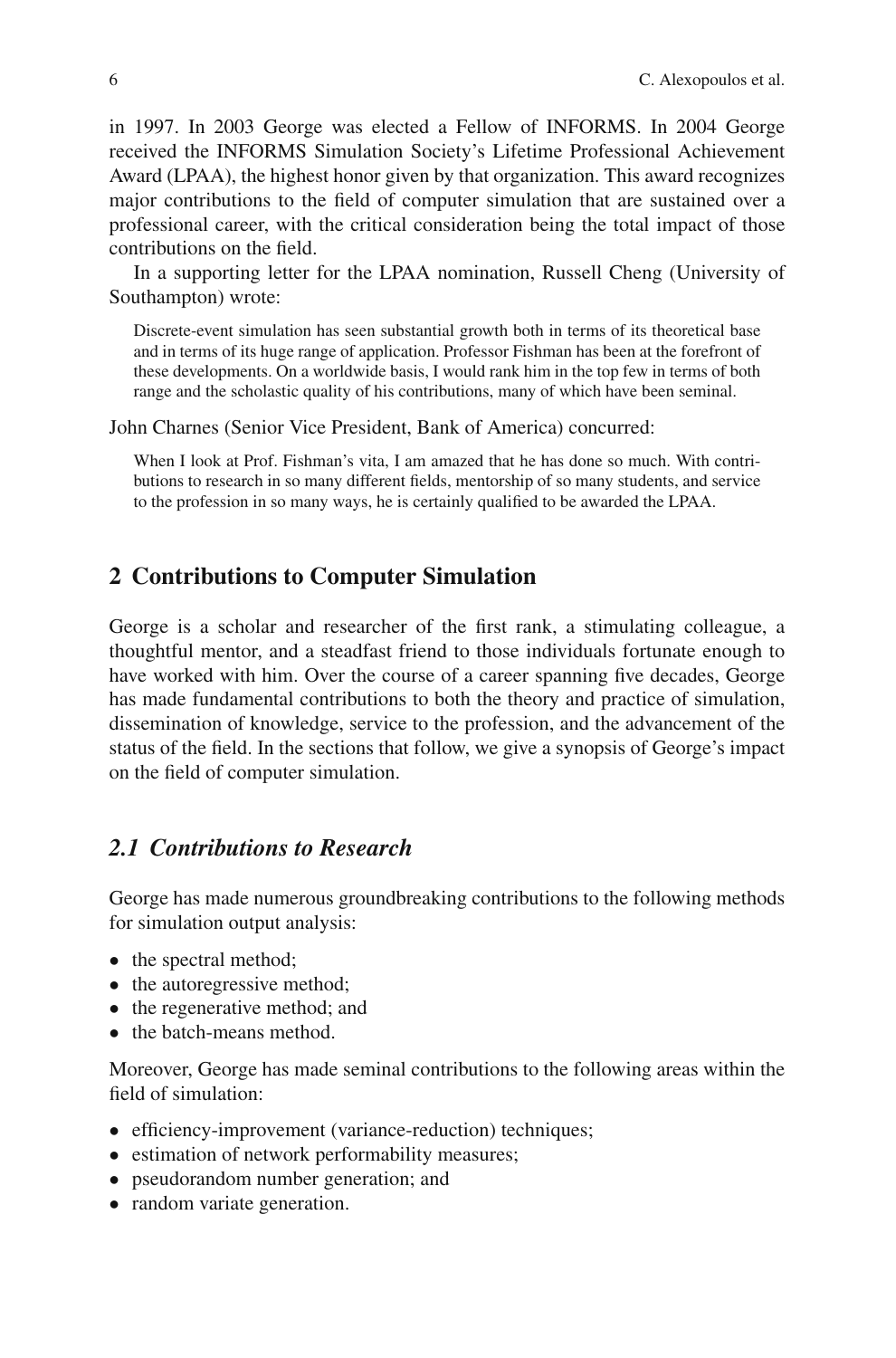Although George's first archival journal article [\(Fishman 1964](#page-16-4)) and his first book [\(Fishman 1969\)](#page-16-5) were in the field of economics, much of his subsequent work focused on simulation analysis methodology and the design of efficient simulation experiments. In the rest of this section, we survey George's contributions in the areas listed above.

#### **2.1.1 Spectral Method**

George's first major contribution to simulation output analysis was the development with Phil Kiviat of the spectral method [\(Fishman and Kiviat 1967](#page-16-6)). The name of this method is based on the following property of a stationary stochastic process, presumably generated by a simulation in steady-state operation: if we compute the power spectrum of the process (that is, the Fourier cosine transform of the associated autocovariance function), then the power spectrum evaluated at frequency zero is equal to the variance parameter of the process (that is, the sum of the autocovariances at all lags). Moreover, the variance of the sample mean is asymptotically equal to the variance parameter divided by the sample size as the sample size increases. Hence, for large sample sizes, the estimation of the variance parameter and the construction of a valid confidence interval for the steadystate mean reduces to the estimation of the power spectrum of the process at zero frequency.

As formulated by [Fishman and Kiviat](#page-16-6) [\(1967\)](#page-16-6), the spectral method for simulation analysis estimates the variance parameter (and hence the variance of the sample mean) by a weighted average of estimators of the autocovariance function, with appropriately chosen weights. The methodology was revisited in the early 1980s by [Heidelberger and Welch](#page-17-0) [\(1983\)](#page-17-0), and its relationship to the methods of nonoverlapping and overlapping batch means is discussed by [Welch](#page-18-0) [\(1987](#page-18-0)). This variance-estimation approach has regained attention recently with the development of wavelet-based methods for estimation of the power spectrum [\(Lada and Wilson](#page-17-1) [2006](#page-17-1)).

#### **2.1.2 Autoregressive Method**

In [Fishman](#page-16-7) [\(1971](#page-16-7)) and [Fishman](#page-16-0) [\(1973](#page-16-0)), George pioneered the autoregressive method for simulation output analysis. This technique is based on the following properties:

- A mixed autoregressive–moving average (ARMA) process of order  $(p, q)$  (where  $0 \leq p, q < \infty$ ) that is stationary and invertible often provides an adequate model for many time series encountered in practice—including many simulationgenerated times series.
- A stationary invertible  $ARMA(p, q)$  process can be approximated in quadratic mean to any prespecified accuracy by a stationary autoregressive (AR) process of sufficiently large order  $p'$  (that is, an  $AR(p')$  model).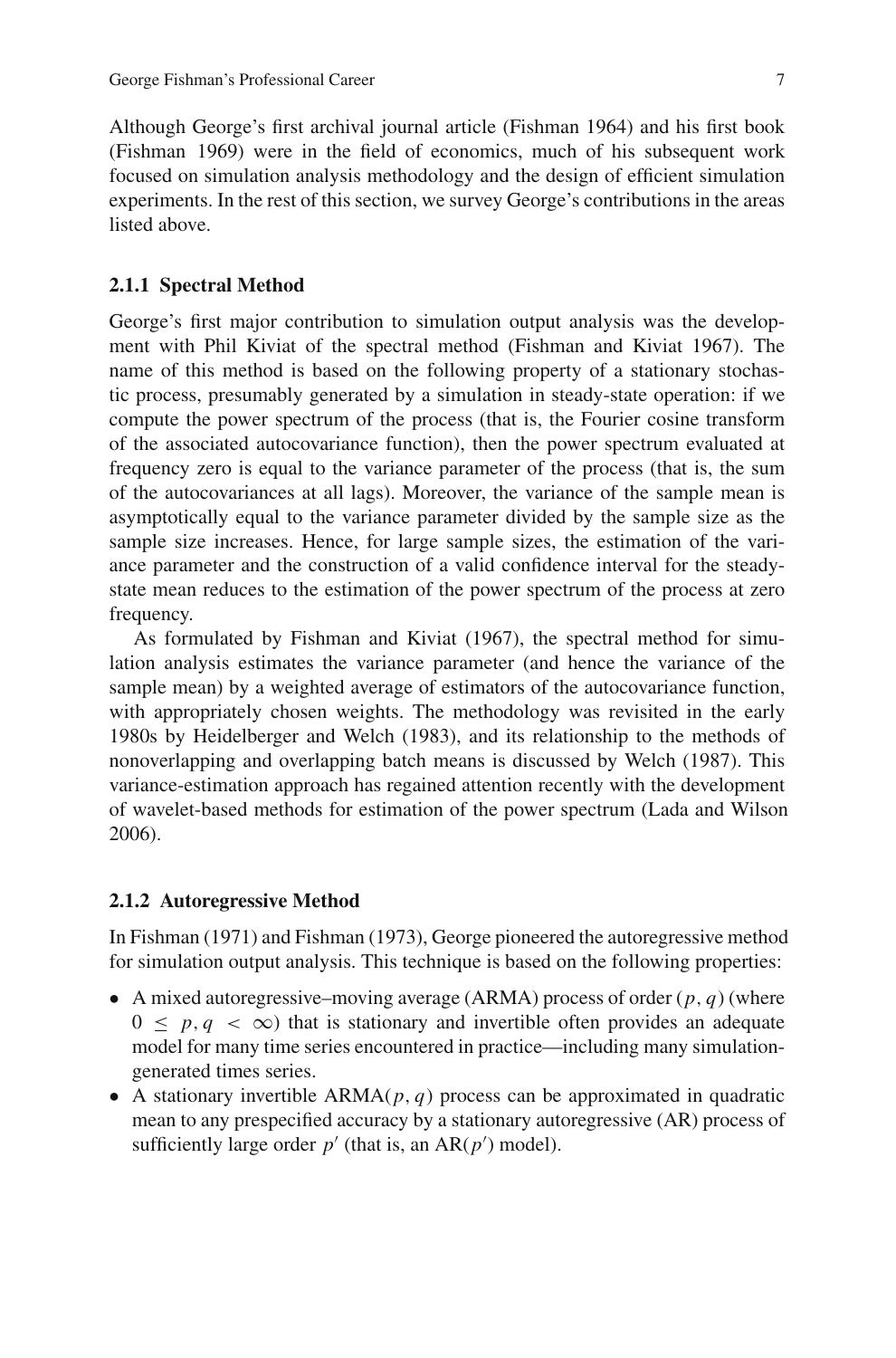George formulated a comprehensive method for determining an appropriate order of the pure autoregressive model as an approximation to a given simulation-generated process and for estimating the coefficients of that model. A simplified variant of the autoregressive method has resurfaced recently as a key ingredient of automated batch-means methods for simulation analysis [\(Steiger et al. 2005,](#page-17-2) [Lada et al. 2008,](#page-17-3) [Tafazzoli et al. 2008\)](#page-17-4).

### **2.1.3 Regenerative Method**

George's next fundamental contribution to simulation analysis was the estimation of steady-state means and quantiles based on the regenerative method [\(Fishman](#page-16-8) [1974a,](#page-16-8) [Fishman and Moore 1979](#page-17-5), [Seila 1976](#page-17-6)). If a stationary stochastic process has the regenerative property, then the process has regeneration points defined by transitions out of a distinguished state—for example in a stable single-server queueing system, a regeneration point occurs each time an arriving customer finds the system empty and thus triggers a transition out of the empty-and-idle state. At each regeneration point, the probabilistic mechanism governing the evolution of the process is restarted independently of the previous history of the process. The regenerative property enables us to obtain independent and identically distributed blocks of data on [which](#page-15-0) [to](#page-15-0) [apply](#page-15-0) [relevant](#page-15-0) [central](#page-15-0) [limit](#page-15-0) [theorems.](#page-15-0) [By](#page-15-0) [coincidence,](#page-15-0) Crane and Iglehart [\(1974a,](#page-15-0) b) published similar results on the regenerative method for simulation analysis simultaneously with [Fishman](#page-16-8) [\(1974a](#page-16-8)); in fact, all three papers appeared in the January 1974 issue of *Operations Research*. George relates the following story:

A copy of my technical report on the regenerative method was sent to Gerry Lieberman, Chair of the Operations Research Department at Stanford University. Interestingly, a copy of a technical report from Stanford University, authored by Don Iglehart and Michael Crane and describing a similar methodology arrived at Yale University one week later. Apparently, the Stanford group and I had been working on the same problem, unaware of the other's work.

Since the appearance of these seminal papers on the regenerative method, hundreds of papers have been published on this approach to the analysis of simulation output.

### **2.1.4 Batch Means Method**

George's pathbreaking contributions to the batch-means method for simulation analysis were motivated by the difficulties that arise in practical applications of the regenerative method. In general, it can be difficult to identify regeneration points in a simulation-generated output process. Moreover, even when such regeneration points can be identified, their recurrence frequency may be so small that an excessive simulation run length is required to accumulate a sufficiently large number of complete regenerative cycles so as to estimate long-run average performance measures with acceptable precision.

Although the method of batch means was known to the simulation community since the early 1960s [\(Conway1963](#page-15-1)), George's groundbreaking work on this method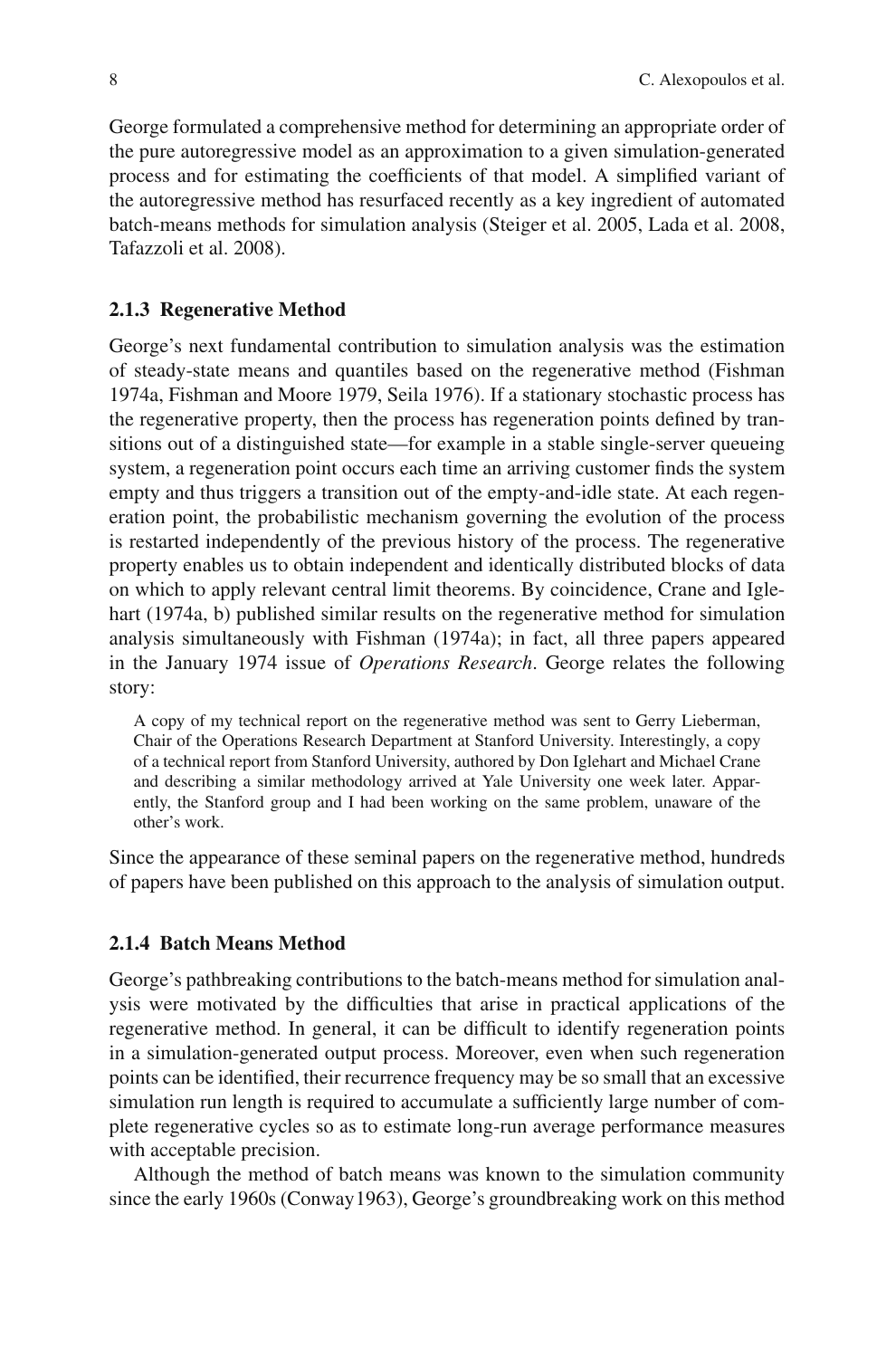in the 1970s [\(Fishman 1978a](#page-16-9), b) provides the first comprehensive batch-means procedure for computing valid confidence intervals for the steady-state mean. In particular, the discussion on pp. 245–246 of [Fishman](#page-16-9) [\(1978a\)](#page-16-9) explains how a perusal of the plot of the batch means can give good insights into the effect of the simulation's initial condition, as well as the approach to independence and normality of the batch means with increasing batch size.

In the early 1990s, George revisited the method of batch means with the development of ABATCH and LBATCH, two implementations of the batch-means method that yield not only a consistent estimator of the variance parameter but also asymptotically valid confidence intervals for the steady-state mean as the batch size and the number of batches both tend to infinity at suitable rates [\(Fishman and Yarberry](#page-17-7) [1997](#page-17-7)). ABATCH and LBATCH are the only batch-means algorithms that require  $O(n)$  time and  $O(\log_2 n)$  space for the total sample size *n* accumulated with each additional iteration of the overall procedure. Although linear time complexities are known for algorithms based on fixed batch and sample sizes, the dynamic setting of the ABATCH and LBATCH algorithms offers an important additional advantage not present in static approaches: as the analysis evolves with the availability of additional data, ABATCH and LBATCH allow the user to assess visually and quantitatively how the batch-means estimate of the variance parameter converges to the desired limiting value, in linear computation time and sublinear space (that is, computer memory). Such direct assessment enables the user to gauge the quality of the variance estimate and the confidence interval for the mean.

Peter Glynn (Stanford University) applauds George's contributions in this area, while also crediting him as a codeveloper of the regenerative method.

[George] played a major role in providing a rigorous analysis of the method of batch means, and in developing practical implementations of the method. Given the important role of this output analysis procedure in the steady-state simulation setting, this stands as a significant accomplishment. But this is only one of several fundamental contributions to the output analysis problem. George also introduced the regenerative method (along with Don Iglehart), and developed means of producing confidence bounds that are non-asymptotic (and are thereby guaranteed to hold for any fixed sample size). Each of these contributions has stimulated an extensive amount of follow-on research.

#### **2.1.5 Efficiency-Improvement (Variance-Reduction) Techniques**

Throughout his professional career, George has had a particular interest in methods to improve the efficiency of simulation experiments. In [Fishman](#page-16-10) [\(1968](#page-16-10)), he addressed the relationship between the computing budget and the accuracy and precision of the resulting simulation-based estimators. In [Fishman](#page-16-11) [\(1974b](#page-16-11)), George laid the foundation for the use of common random numbers and antithetic variates to improve the efficiency of estimation of linear simulation metamodels, thereby anticipating the correlation-induction strategy of [Schruben and Margolin](#page-17-8) [\(1978](#page-17-8)) and all the follow-up work on correlation-induction strategies for simulation metamodel estimation. In his groundbreaking papers on efficiency-improvement techniques for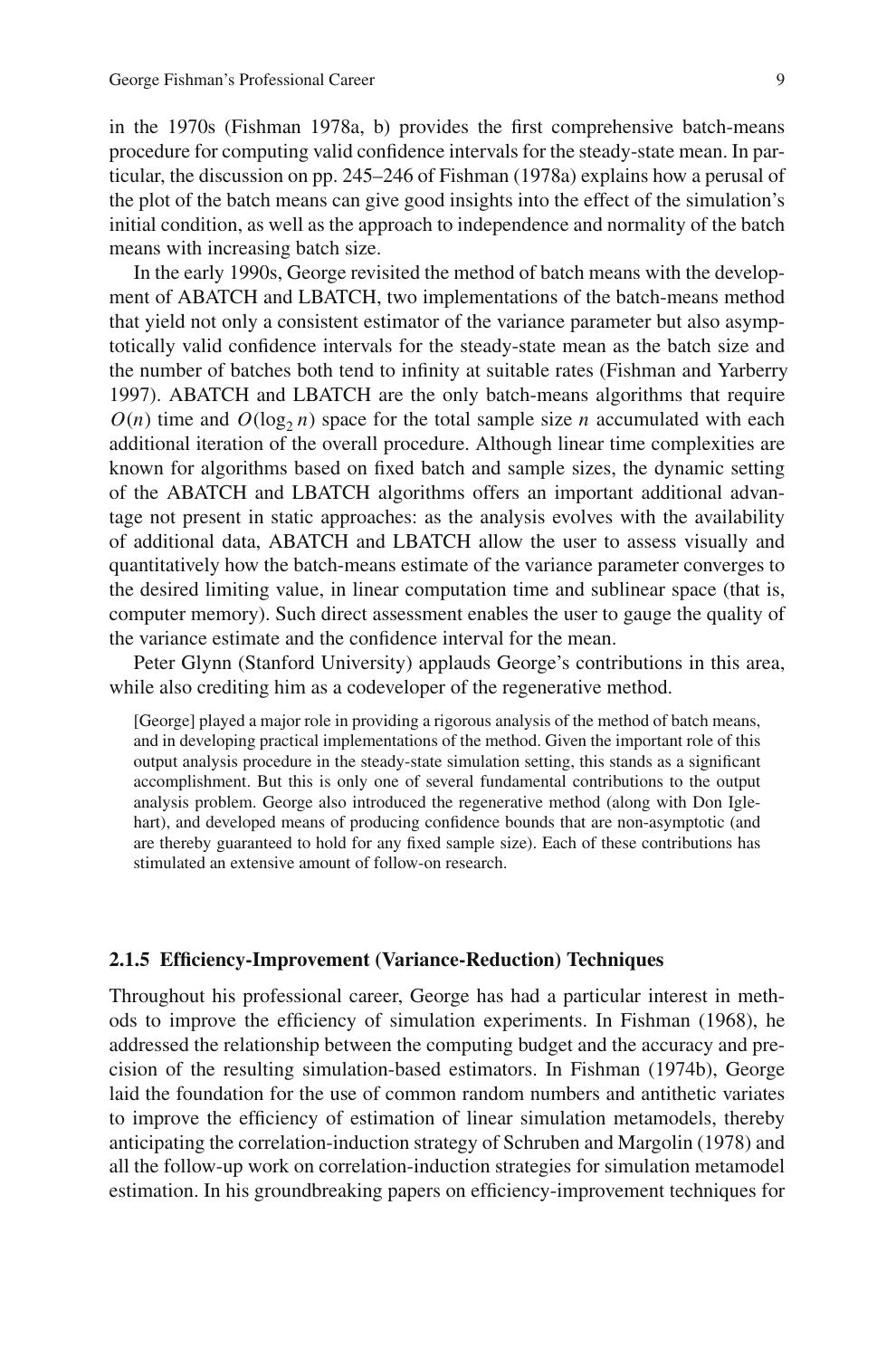the simulation of Markov chains [\(Fishman 1983a](#page-16-12), b; [Fishman and Huang 1983](#page-16-13)), George anticipated the recent explosive growth in the use of Markov Chain Monte Carlo (MCMC) [\(Gilks et al. 1996](#page-17-9)), especially in the implementation of Bayesian statistical methods. George's work on efficiency-improvement techniques in the 1970s and early 1980s were precursors to his influential contributions on network reliability estimation and his work in the 1990s. [Fishman and Rubin](#page-17-10) [\(1992a](#page-17-10), b) and Fishman et al. (1992) exploit the availability of bounds on the underlying distribution (prior information) to obtain best- and worst-case bounds on the variance and coefficient of variation of the corresponding Monte Carlo–based estimators. [Fishman and Kulkarni](#page-17-11) [\(1992\)](#page-17-11) describe necessary and sufficient conditions for MCMC sampling to perform more efficiently than Monte Carlo sampling based on independent trials.

### **2.1.6 Network Reliability**

In the early 1980s, George focused much of his research on the development of Monte Carlo sampling plans for estimating performability measures of networks whose components have random characteristics (e.g., lengths, durations, and capacities). This development was funded by a research grant from the Air Force Office of Scientific Research and spanned a period of about ten years. The sampling plans developed by George and his collaborators typically use bounds on the measures under study to construct conditional distributions defined on a subset of the system's state space. The resulting estimators are unbiased, have substantially smaller variance than estimators based on standard Monte Carlo and equal computing effort (encompassing sample size and sampling time), and have bounded relative error as the sample size grows; see, for example, [Fishman](#page-16-14) [\(1986a,](#page-16-14) b; [1989b](#page-16-15), c). Although bounds existed since the early 1970s [\(Frank and Frisch 1970](#page-17-12), [Van Slyke and Frank](#page-17-13) [1972](#page-17-13)[\),](#page-16-14) [they](#page-16-14) did not permit the construction of effective sampling distributions.

Fishman [\(1986a\)](#page-16-14) and [Fishman](#page-16-16) [\(1986b](#page-16-16)) are landmark papers on the problem of computing network reliability with binary state components. In [Fishman](#page-16-16) [\(1986b](#page-16-16)), George exploits bounds based on disjoint minimal path sets and minimal cut sets. In [Fishman](#page-16-14) [\(1986a](#page-16-14)), he takes advantage of bounds on the coefficients of the polynomial reliability function when all components have equal reliabilities.

To estimate the distribution of two-terminal maximum flow in networks with discrete arc capacities, George and his collaborators achieve striking increases in estimator efficiency by exploiting bounds based on minimal paths and cuts [\(Fishman](#page-16-17) [1987a,](#page-16-17) b; [Fishman 1989a](#page-16-18), c; [Alexopoulos and Fishman 1991,](#page-15-2) [1993\)](#page-15-3). An alternative approach is proposed by [Fishman and Shaw](#page-17-14) [\(1989\)](#page-17-14) and [Alexopoulos and Fishman](#page-15-4) [\(1992\)](#page-15-4) in which the bounds result from iterative partitions of the system state space, and the corresponding estimators are based on a combination of importance and stratified sampling. The work of George and his coauthors in this area is referenced prominently in the handbook chapter by [Ball et al.](#page-15-5) [\(1995\)](#page-15-5).

Concerning George's work on Monte Carlo–based analysis of network performability, Peter Glynn offers the following perspective.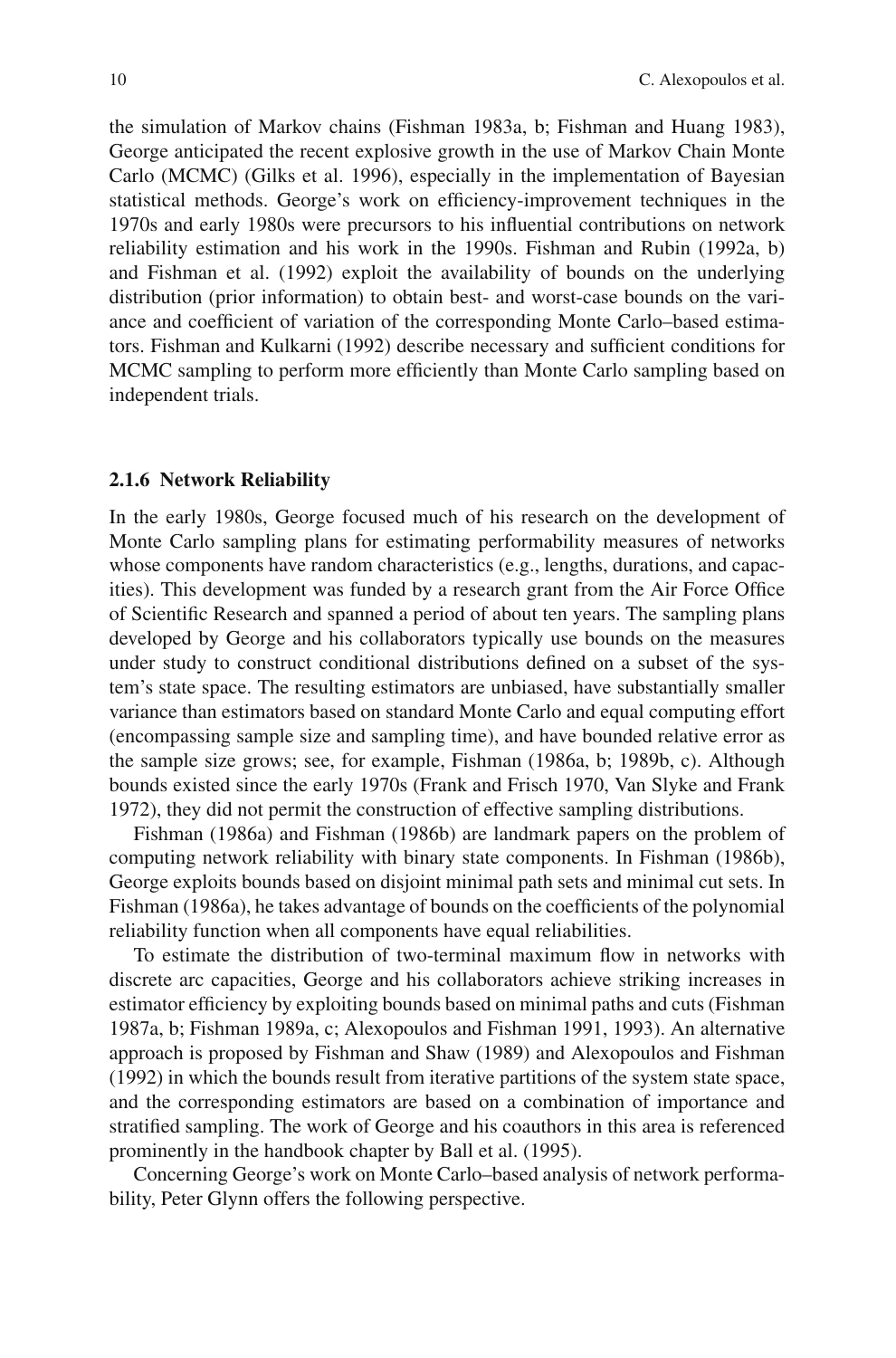He has made fundamental contributions to the development of special-purpose methods for efficiently computing various performance measures in the stochastic networks context. This class of networks arises naturally in many applied settings, and is of great practical interest. The tools that George has developed in this setting make possible computations that would be difficult (or perhaps even impossible) if attacked using naïve algorithms.

### **2.1.7 Generation of Pseudorandom Numbers and Variates**

George has authored three widely cited studies of pseudorandom number generators [\(Fishman and Moore 1982,](#page-17-15) [1986;](#page-17-16) [Fishman 1990](#page-16-19)) and six papers on random variate generation. In the latter area, the paper by [Fishman and Moore](#page-17-17) [\(1984\)](#page-17-17) is worthy of special mention. Although the alias method of [Walker](#page-18-1) [\(1977](#page-18-1)) is the most frequently cited approach for generating samples from a discrete distribution in bounded time, it fails to provide a monotonic functional dependence of each generated sample on the corresponding random number, a fundamental property required by the methods of common random numbers and antithetic variates. The cutpoint method of Fishman and Moore overcomes this limitation of the alias method, is easier to understand, and shows how to ensure a fixed bound on variate-generation time regardless of the number of points in the distribution.

Pierre L'Ecuyer (Université de Montréal) talks about the influence that George's random number generation work had on his career.

My first and closest encounter with his work was his papers with Louis R. Moore on search and evaluation of linear congruential generators. These papers had a very strong influence on my own work on uniform random number generators, especially at the earliest stages. In particular, the figure of merit I adopted to select the famous combined [linear congruential generator] of my 1988 *CACM* paper was taken from these papers. In their 1982 *JASA* paper, they introduced a normalized spectral test measure which has become the standard for the theoretical evaluation of linear congruential and multiple recursive random number generators.

In the above quotation, [L'Ecuyer](#page-17-18) [\(1988](#page-17-18)) is the article referred to as the "1988 *CACM* paper"; and [Fishman and Moore](#page-17-15) [\(1982](#page-17-15)) is the article referred to as the "1982 *JASA* paper."

### *2.2 Dissemination of Knowledge and Advancement of the Field*

Of course, many of us in the simulation community have grown up on George's simulation texts. George authored one monograph on the application of spectral methods in econometrics, three books on discrete-event simulation and two books on the Monte Carlo methodology.

His first simulation text, *Concepts and Methods in Discrete Event Digital Simulation* [\(Fishman 1973\)](#page-16-0), served as the state-of-the-art reference for many researchers. Barry Nelson (Northwestern University) relates the following story that summarizes the value of this text.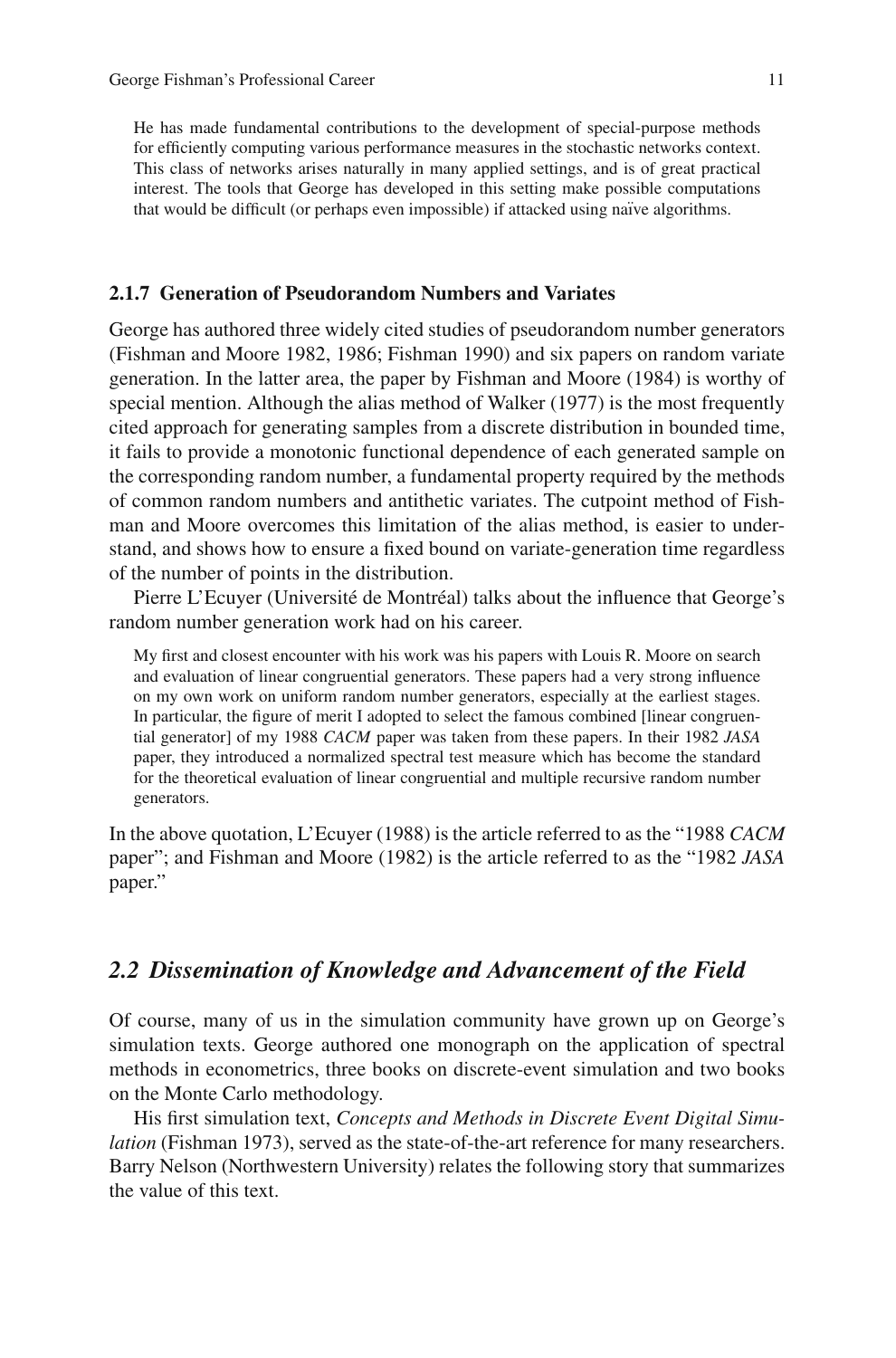For me, personally, George's work joins the work of Jim Wilson as having the most impact on the direction of my own career. To illustrate this point, I want to single out his 1973 book *Concepts and Methods in Discrete Event Digital Simulation*. I first encountered this book in Bruce Schmeiser's office when I was a graduate student at Purdue in 1981. Bruce used this book as a reference for his IE680 class, and it was this material (along with Bruce) that persuaded me to stay for my Ph.D. rather than leave Purdue after my M.S., as originally planned. The book was already out of print, but I made it a priority to find a copy, and I eventually obtained one from a used book store for \$10 (perhaps the highest value per dollar of any purchase I have ever made!). In addition to being one of the first comprehensive books on simulation, covering modeling, programming, and analysis, *Concepts and Methods in Discrete Event Digital Simulation* was the first formal mathematical treatment of "analysis methodology" that I encountered. For many years after I left Purdue, it was one of the first books I pulled from my shelf when I tackled a new research problem.

His second simulation text, *Principles of Discrete Event Simulation*, appeared in 1978. This text incorporated the methodological advancements in simulation output analysis during the 1970s and, most importantly, contained SIMSCRIPT II.5 codes for computing point and confidence interval estimates based on the regenerative and batch-means methods.

In 2001, George published *Discrete-Event Simulation: Modeling, Programming, and Analysis*. Of particular import are the excellent chapter on efficient execution of simulation programs (appropriately entitled "Search, Space, and Time") and the chapter on output data analysis. In addition to the description and implementation of sequential methods based on batch means, the latter chapter contains an enlightening discussion regarding the potential deleterious effects of the initialization bias inherent in steady-state simulation experiments on the validity of confidence intervals obtained by the method of replication/deletion. This discussion directly inspired the paper by [Alexopoulos and Goldsman](#page-15-6) [\(2004\)](#page-15-6), recipient of the INFORMS Simulation Society's Outstanding Simulation Publication Award in 2007.

The monograph *Monte Carlo: Concepts, Algorithms, and Applications* [\(Fishman](#page-16-1) [1996](#page-16-1)), winner of the Frederick W. Lanchester Prize from INFORMS in 1996, as well as the INFORMS Simulation Society's Outstanding Simulation Publication Award in 1997, is perhaps the tour de force of George's career.

Stunningly complete and comprehensive, the text is a must-read for anyone in the field. In fact, the book has found great use in a number of wide-ranging fields: operations research and industrial engineering, mathematics, probability and statistics, computer science, financial engineering, and physics, just to name a few. The book is unparalleled in scope and content; yet, remarkably, it is a self-contained piece that requires little previous exposure to the field. It begins with a number of methods for estimating volumes and counts, including classical (but difficult) problems involving network reliability, multidimensional integration, sensitivity analysis, bounds for simultaneous confidence intervals, estimation of the expected value of the ratio of random variables, and sequential estimation. The book then presents an encyclopedic discussion on random variate generation techniques. Not only does the list encompass the "usual" random variables; it also includes problems involving the generation of points constrained by interesting geometric shapes including convex polytopes—thus making the book tremendously useful for researchers in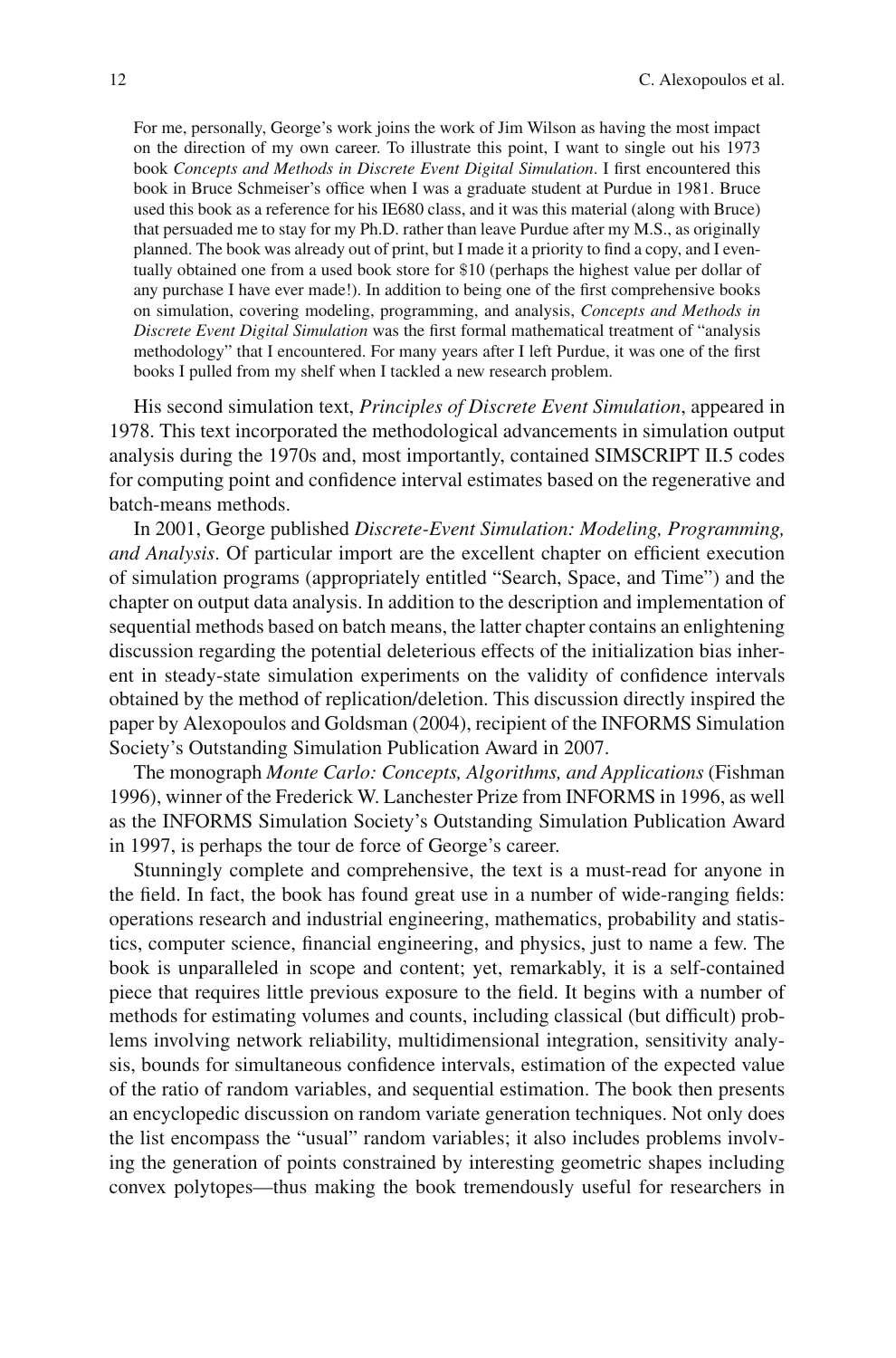mathematical optimization. The text goes on to discuss methods such as correlated sampling, control variates, importance sampling, and stratified sampling to increase sampling efficiency. These topics are in the spirit of [Hammersley and Handscomb](#page-17-19) [\(1964\)](#page-17-19), albeit at a more-rigorous and more-modern level. A particularly significant chapter is that on random tours, encompassing random walks (and generalizations thereof) on a variety of domains. The book devotes a chapter to simulation output analysis—how should one report the results of an experiment in a statistically rigorous way? The text is in fact the first to treat sequential, commercially useful output analysis methods (LBATCH and ABATCH). The tome concludes with a state-of-the-art treatment on pseudorandom number generation, in which we see how to generate the underlying uniform random variates that drive the stochastic simulation. The overall result is that the book is a beautiful compendium covering everything that one needs to know about the Monte Carlo method; the Lanchester Prize certainly underscores this obvious fact.

The primary target of his 1996 book on Monte Carlo methods is, of course, researchers. This realization led George to author the primer *A First Course on Monte Carlo* [\(Fishman 2005\)](#page-16-3), for purposes of exposing the methodology to a wider, less-mathematically sophisticated audience. The main contributions of this text are the simplicity of the exposition, the detailed algorithmic description of the various techniques, the plethora of real-world examples from various application areas, and the inclusion of "hands-on" exercises that enable the reader to try the techniques and identify the most-effective ones for the underlying problems.

### *2.3 Development of Software*

George and Louis Moore developed comprehensive computer programs for evaluating the performance of random-number generators using statistical and geometric tests. In addition, George and Stephen Yarberry developed and implemented the only sequential batch means algorithms (LBATCH and ABATCH) that run in linear time and logarithmic space. The algorithms in the LABATCH.2 package have been used by numerous researchers in the operations research and computer science communities. The LABATCH.2 package is available online via

### **3 George's Academic Family Tree**

George has a distinguished academic pedigree. His doctoral research advisor was Dr. Robert Jennrich, who is currently a Professor in the Department of Mathematics at UCLA. In reverse chronological order, one path of George's academic ancestry includes Paul Hoel, Dunham Jackson, Edmund Landau, Georg Frobenius, Lazarus Fuchs, Ernst Kummer, Karl Weierstrass, Friedrich Bessel, Christoph Gudermann,

[www.or.unc.edu/˜gfish/labatch.2.html](www.or.unc.edu/~gfish/labatch.2.html) .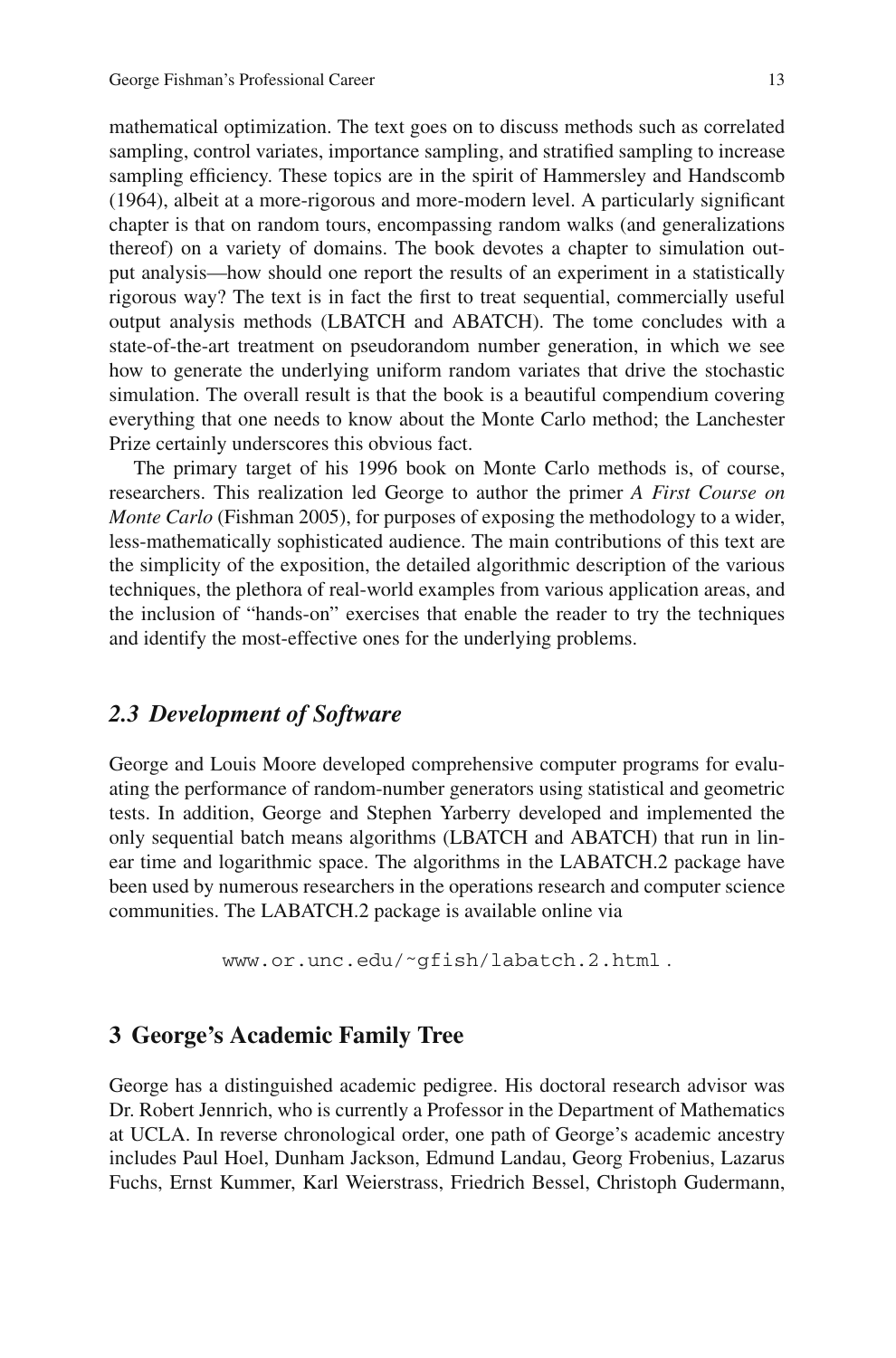and Carl Gauss. A second path can be traced directly to Nicolaus Copernicus and a third path originates from Georgios Gemistos Plethon, a Greek neoplatonist philosopher from Constantinople.

George served on many doctoral dissertation committees both as an advisor and reader. He advised the following students:

- Andrew F. Seila, dissertation: "Quantile estimation methods in discrete event simulations of regenerative systems," Operations Research, UNC (1976).
- Veena G. Adlakha, dissertation: "Starting and stopping rules for data collection in queueing simulations," Operations Research, UNC (1979).
- Louis R. Moore, dissertation: "Quantile estimation in regenerative processes," Statistics, UNC (1979).
- Bao-Sheng Huang, dissertation: "Antithetic sampling method: A variance reduction technique in computer simulation," Operations Research, UNC (1980).
- Kenneth J. Risko, dissertation: "Binomial population selection procedures for fixed unequal sampling costs," Statistics, UNC (1982).
- Tien-Yi Shaw, dissertation: "Monte Carlo methods for reliability analysis of stochastic flow networks," Operations Research, UNC (1988).
- Christos Alexopoulos, dissertation: "Maximum flows and critical cutsets in stochastic networks with discrete arc capacities," Operations Research, UNC (1988).
- L. Stephen Yarberry, dissertation: "Incorporating a dynamic batch size selection mechanism in a fixed-size batch means procedure," Operations Research, UNC (1993).
- M. Cristina Arguelles, dissertation: "Exploiting special structure to enhance efficiency of manufacturing simulation," Operations Research, UNC (1997).

Currently, Andy Seila is a professor emeritus in the Department of Management Information Systems of the Terry College of Business at the University of Georgia. Veena Adlakha is a professor in the Management Department of the Merrick School of Business at the University of Baltimore. Lou Moore is a senior operations researcher with the RAND Corporation in Santa Monica, California. From 1980 to 2000, Bao-Sheng Huang worked for Bell Labs, where he became a distinguished member of the technical staff and technology consultant for his contributions in the areas of network modeling and simulation; and since 2004 he has served as director of systems engineering for Wide Area Network Design Laboratory (WANDL). Kenneth J. Risko is a senior manager in the regulatory and capital markets consulting practice for the financial services industry at Deloitte & Touche LLP. Danny Shaw is an operations research specialist in the Operations Research and Development Department of the SAS Institute Inc. Christos Alexopoulos is an associate professor in the H. Milton Stewart School of Industrial and Systems Engineering at the Georgia Institute of Technology and the director of the Modeling and Simulation Research and Education Center at Georgia Tech. L. Stephen Yarberry is currently the chief information officer at Practice Plus/Arkansas Health Group and chief information security officer at Baptist Health in Little Rock, Arkansas. In addition, he owns Yarberry & Associates, a management and telecommunications consulting company; and he serves as an adjunct professor at both Webster University and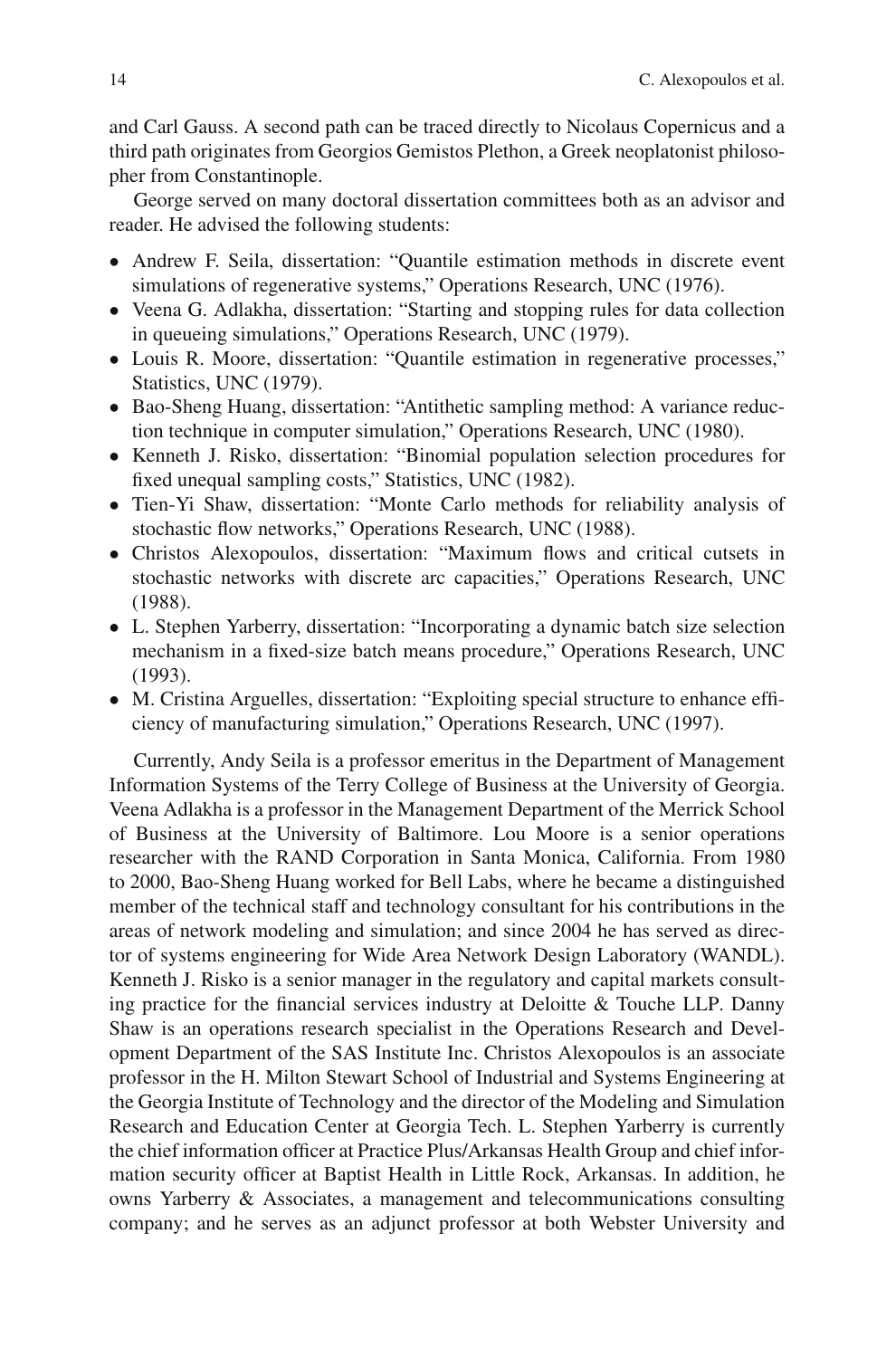the University of Central Arkansas. Cristina Arguelles Tasker is a client business manager with i2 Technologies in London.

Despite his heavy administrative duties and research agenda, George was a resourceful teacher and a wonderful academic advisor. Veena Adlakha comments on George's dedication to his students.

I have always considered it as a great honor and privilege to have had Dr. George Fishman as my Ph.D. thesis advisor. Working with him as his research assistant and as his student was a great learning process. His office was always open and he always had time for his students whether to debug a program, improve the flow of logic, or simply answer a question. Dr. Fishman was unrelenting in his demand for hard work and perfection, but he always guided his students with patience. I recall vividly how he made me rewrite the first chapter of my thesis seven times. It was only when I would write my own research papers later that I appreciated the effect that his persistence had on improving my writing abilities.

Being Dr. Fishman's student certainly had its perks. In 1979 I attended the ORSA/TIMS conference with Dr. Fishman, where I received several job offers even though I was not seeking a job at the time, no doubt simply because I was Dr. Fishman's student.

Dr. Fishman was a very gracious man and became a good family friend. I wish nothing but the best for George in his well-deserved retirement.

Stephen Yarberry offers a similarly memorable view of what it means to be one of George's former students.

While George pushed his students to excel, he never had higher expectations of us than he had for himself. He was so much more than just an advisor and a mentor—he was, and still is, my friend. I count it a honor and a privilege to have received tutelage from a man whom many refer to as the father of our field.

# **4 Recapitulation**

George Fishman is remarkable not only for his exceptional level of scholarly productivity sustained over five decades but also for this long-standing dedication to the advancement of the professions of simulation, operations research, and the management sciences. David Rubin gives the following assessment of George's contributions from the perspective of a faculty colleague and frequent collaborator.

While shepherding the curriculum/department, George maintained his very active scholarly career. I need not recount here the list of monographs, texts and journal articles he wrote, nor the roster of Ph.D. theses and MS expository papers he directed over the past 40+ years. He recently commented to me about how much he enjoyed doing joint research with colleagues who had skills complementary to his own. I was a beneficiary of that outlook. It was my great pleasure to be a coauthor with him on four of those journal articles. George's work in simulation led him to questions about the size of samples needed to guarantee specified precision in estimating quantities whose exact distributions were unknown. He recognized that there were optimization problems at the base of these questions, I knew something about structured optimization problems, and a fruitful collaboration ensued.

For almost 35 years I have been fortunate to count George among my colleagues, mentors, and special friends. On the occasion of this Festschrift, I wish him many more happy and productive years.

Andy Seila (University of Georgia) gives what is perhaps the best high-level summary of George's professional achievements over the past five decades.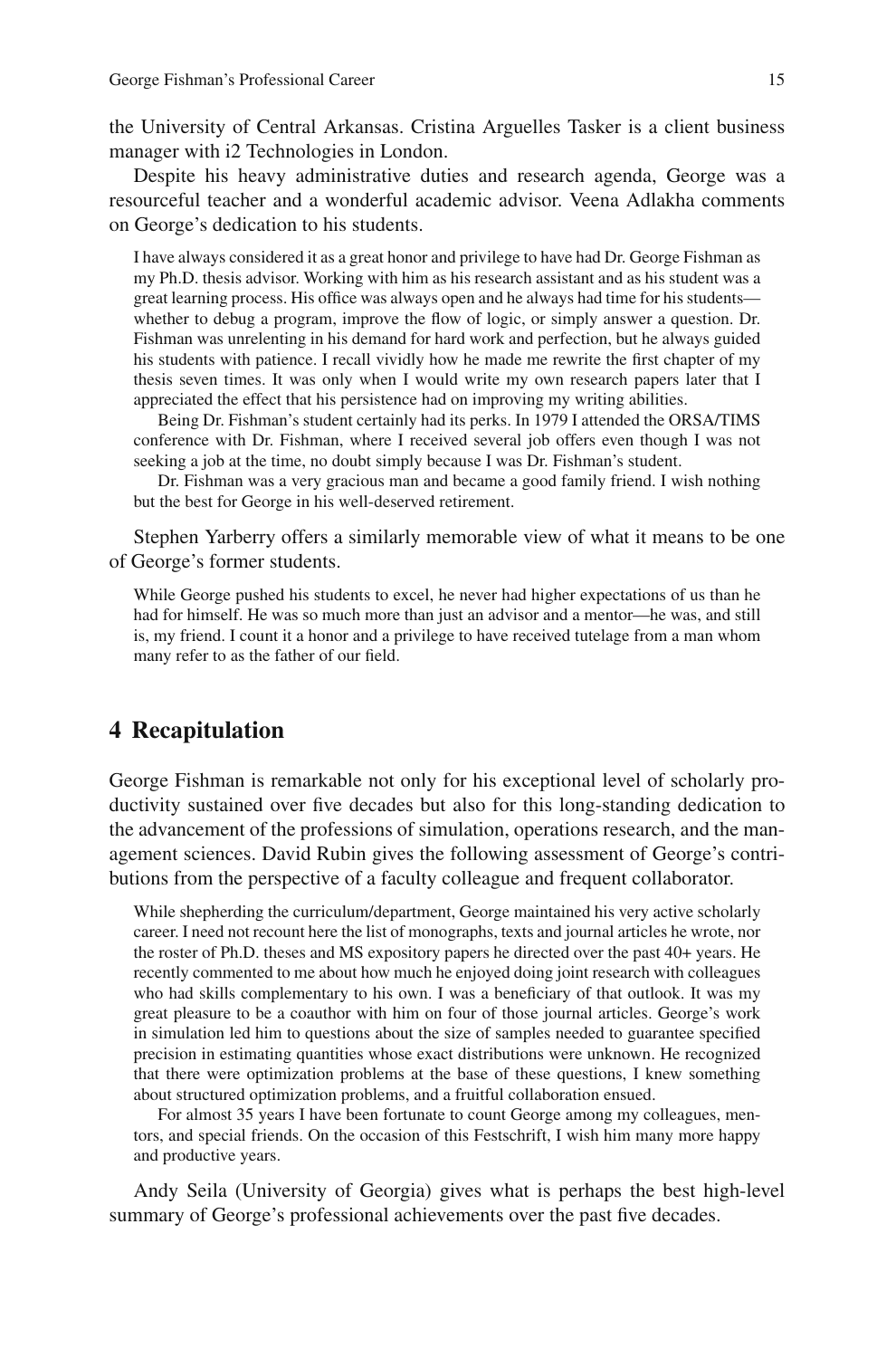In order to understand George's contributions to the field of simulation, you have to go back to the early 1970s and examine the status of computing in general and simulation in particular. At that time, two processes were developing that would have a profound influence on the development of simulation as a tool for systems analysis: computers were becoming powerful enough—both in raw size and speed, and in the availability of compilers and other tools—to move simulation from a niche tool to one that would be available to engineers, statisticians and scientists with a modest amount of training. Discrete event simulation modeling tools such as SIMULA, SIMSCRIPT II.5, GPSS, and GASP were widely available and relatively easy to use. At the time, the focus was on modeling methodology, and analysis of output data (as well as input data) was an ad-hoc process. George had the insight to see that, in order for simulation to become a tool that managers would use with confidence, reliable statistical methodology had to be developed. This is the area in which George made his initial contribution and continues to contribute. Thanks to his work and that of others who were influenced by him, we now have a foundation of statistical methodology for the analysis of simulation output data that enables practitioners to compute estimates of performance measures and, more importantly, to assess the usefulness of the estimates. The combination of modeling methodology and data analysis methodology, contributed by George, has provided the fuel to power the explosion in simulation applications we have seen in the past three decades.

On a more personal level, we (the authors of this paper) can trace virtually every line of research we have pursued individually or collectively over the past three decades back to George's seminal papers and books on computer simulation that are surveyed in this article. More important, however, is that many others in the international simulation community spanning several generations of academics, practitioners, and researchers acknowledge a similar debt to the intellectual heritage they received from George Fishman.

### **References**

- Adlakha, V. G., and G. S. Fishman. 1982. Starting and stopping rules for simulation using a priori information. *European Journal of Operations Research* 10:379–394.
- <span id="page-15-2"></span>Alexopoulos, C., and G. S. Fishman. 1991. Characterizing stochastic flow networks using the Monte Carlo method. *Networks* 21:775–798.
- <span id="page-15-4"></span>Alexopoulos, C., and G. S. Fishman. 1992. Capacity expansion in stochastic flow networks. *Probability in the Engineering and Informational Sciences* 6:99–118.
- <span id="page-15-3"></span>Alexopoulos, C., and G. S. Fishman. 1993. Sensitivity analysis in stochastic flow networks using the Monte Carlo method. *Networks* 23:605–621.
- <span id="page-15-6"></span>Alexopoulos, C., and D. Goldsman. 2004. To batch or not to batch? *ACM Transactions on Modeling and Computer Simulation* 14(1):76–114.
- <span id="page-15-5"></span>Ball, M. O., C. J. Colburn, and J. S. Provan. 1995. Network reliability. In *Handbooks of Operations Research and Management Science: Network Models*, eds, M. O. Ball, T . L. Magnanti, C. L. Monma, and G. L. Nemhauser, Chapter 11. Amsterdam: Elsevier Science Publishers B.V.
- Cohen, M.-D., and G. S. Fishman. 1980. Modeling growth-time and weight-length relationships in a single year-class fishery with examples for North Carolina pink and brown shrimp. *Canadian Journal of Fisheries and Aquatic Sciences* 37:1000–1011.
- <span id="page-15-1"></span>Conway, R. W. 1963. Some tactical problems in digital simulation. *Management Science* 10: 47–61.
- <span id="page-15-0"></span>Crane, M. A., and D. L. Iglehart. 1974a. Simulating stable stochastic systems I: General multiserver queues. *Journal of the ACM* 21(1):103–113.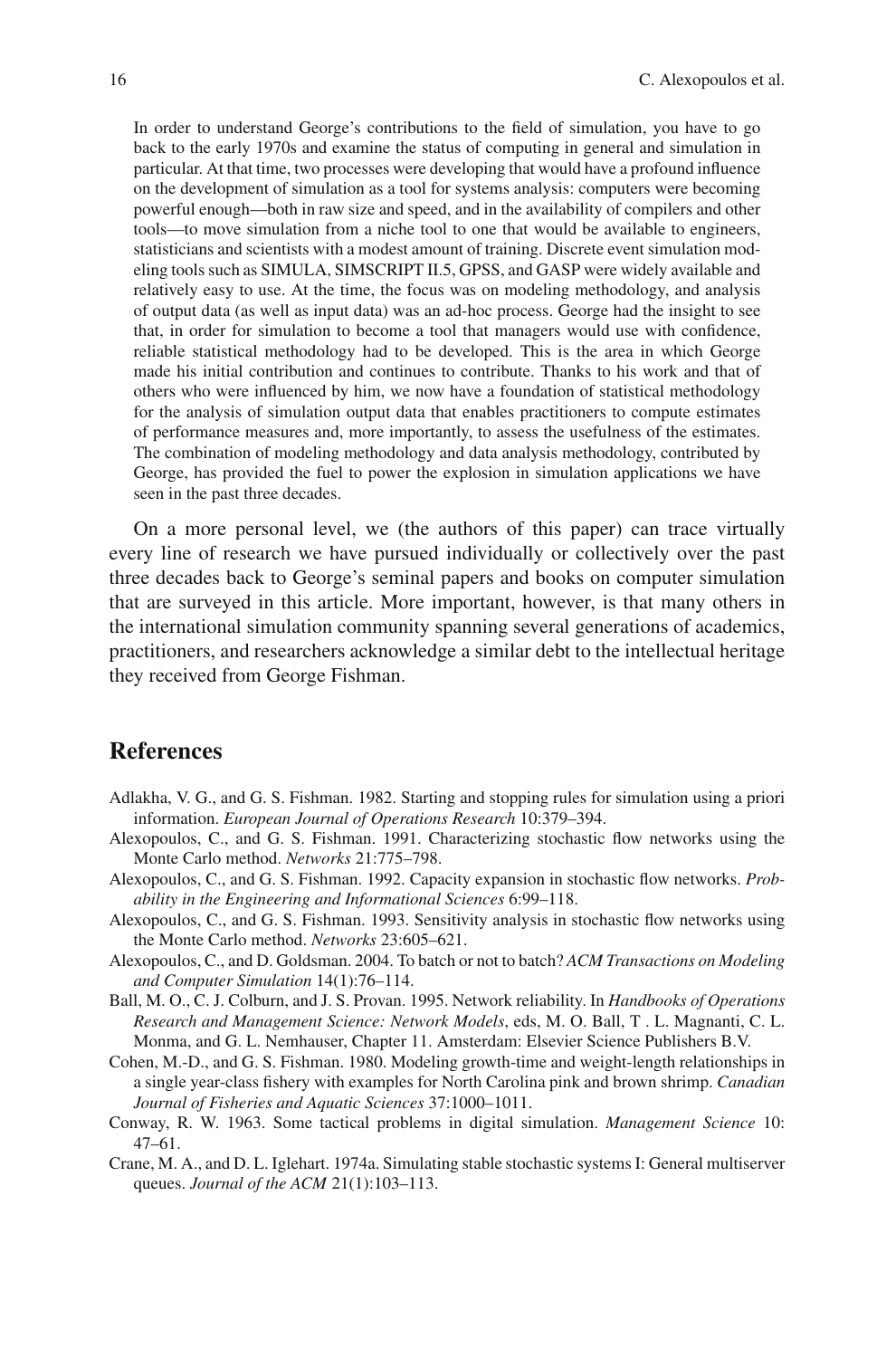- Crane, M. A., and D. L. Iglehart. 1974b. Simulating stable stochastic systems II: Markov chains. *Journal of the ACM* 21(1):114–123.
- <span id="page-16-4"></span>Fishman, G. S. 1964. Price behavior under alternative forms of price expectations. *Quarterly Journal of Economics* 78:281–298.
- Fishman, G. S. 1967. Problems in the statistical analysis of simulation experiments: The comparison of means and the length of sample records. *Communications of the ACM* 10:94–99.
- <span id="page-16-10"></span>Fishman, G. S. 1968. The allocation of computer time in comparing simulation experiments. *Operations Research* 16:280–295.
- <span id="page-16-5"></span>Fishman, G. S. 1969. *Spectral Methods in Econometrics*. Cambridge, Massachusetts: Harvard University Press.
- <span id="page-16-7"></span>Fishman, G. S. 1971. Estimating sample size in computer simulation experiments. *Management Science* 18:21–38.
- <span id="page-16-0"></span>Fishman, G. S. 1973. *Concepts and Methods in Discrete Event Digital Simulation*. New York: John Wiley & Sons.
- <span id="page-16-8"></span>Fishman, G. S. 1974a. Estimation in multiserver queueing simulations. *Operations Research* 22:72–78.
- <span id="page-16-11"></span>Fishman, G. S. 1974b. Correlated simulation experiments. *Simulation* 23:177–180.
- <span id="page-16-9"></span>Fishman, G. S. 1978a. *Principles of Discrete Event Simulation*. New York: John Wiley & Sons.
- Fishman, G. S. 1978b. Grouping observations in digital simulation. *Management Science* 24:510–521.
- <span id="page-16-12"></span>Fishman, G. S. 1983a. Accelerated accuracy in the simulation of Markov chains. *Operations Research* 31:466–487.
- Fishman, G. S. 1983b. Accelerated convergence in the simulation of countably infinite state Markov chains. *Operations Research* 31:1074–1089.
- <span id="page-16-16"></span><span id="page-16-14"></span>Fishman, G. S. 1986a. A Monte Carlo sampling plan for estimating reliability parameters and related functions. *Networks* 17:169–186.
- Fishman, G. S. 1986b. A Monte Carlo sampling plan for estimating network reliability. *Operations Research* 34:581–594.
- <span id="page-16-17"></span>Fishman, G. S. 1987a. Maximum flow and critical cutset as descriptors of multistate systems with randomly capacitated components. *Computers and Operations Research* 14:507–520.
- Fishman, G. S. 1987b. The distribution of maximum flow with applications to multistate reliability systems. *Operations Research* 35:607–618.
- <span id="page-16-18"></span>Fishman, G. S. 1989a. Monte Carlo estimation of the maximal flow distribution with discrete stochastic arc capacity levels. *Naval Research Logistics Quarterly* 36:829–849.
- <span id="page-16-15"></span>Fishman, G. S. 1989b. Estimating the *s*-*t* reliability function using importance and stratified sampling. *Operations Research* 37:462–473.
- Fishman, G. S. 1989c. Monte Carlo, control variates and stochastic ordering. *SIAM Journal on Scientific and Statistical Computing* 10:187–204.
- <span id="page-16-19"></span>Fishman, G. S. 1990. Multiplicative congruential random number generators with modulus  $2^{\beta}$ : An exhaustive analysis for  $\beta = 32$  and a partial analysis for  $\beta = 48$ . *Mathematics of Computation* 54(189):331–344.
- <span id="page-16-1"></span>Fishman, G. S. 1996. *Monte Carlo: Concepts, Algorithms, and Applications*. New York: Springer-Verlag.
- Fishman, G. S. 1999. An analysis of Swendsen-Wang and related sampling methods. *Journal of the Royal Statistical Society*, Series B, 61:623–641.
- <span id="page-16-2"></span>Fishman, G. S. 2001. *Discrete-Event Simulation: Modeling, Programming, and Analysis*. New York: Springer-Verlag.
- <span id="page-16-3"></span>Fishman, G. S. 2005. *A First Course in Monte Carlo*. Belmont, California: Duxbury.
- <span id="page-16-13"></span>Fishman, G. S., and B. D. Huang. 1983. Antithetic variates revisited. *Communications of the ACM* 26:964–971.
- <span id="page-16-6"></span>Fishman, G. S., and P. J. Kiviat. 1967. Spectral analysis of time series generated by simulation models. *Management Science* 13:525–557.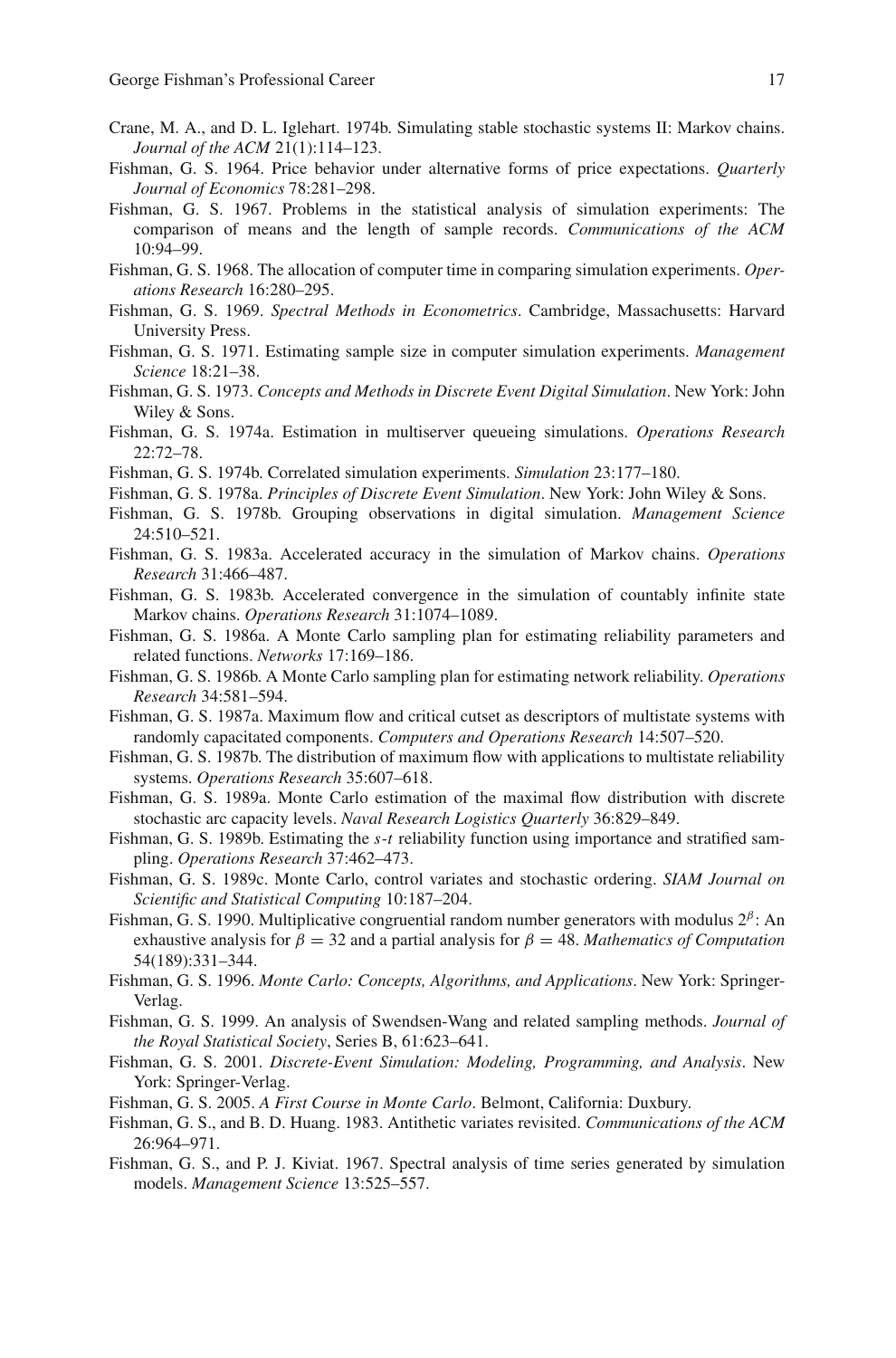- <span id="page-17-11"></span>Fishman, G. S., and V. G. Kulkarni. 1992. Improving Monte Carlo efficiency by increasing variance. *Management Science* 38:1432–1444.
- <span id="page-17-5"></span>Fishman, G. S., and L. R. Moore. 1979. Estimating the mean of a correlated binary sequence with an application to discrete event simulation. *Journal of the ACM* 26:82–94.
- <span id="page-17-15"></span>Fishman, G. S., and L. R. Moore. 1982. A statistical evaluation of multiplicative congruential random number generators with modulus 2<sup>31</sup> − 1. *Journal of the American Statistical Association* 77:129–136.
- <span id="page-17-17"></span>Fishman, G. S., and L. R. Moore. 1984. Sampling from a discrete distribution while preserving monotonicity. *The American Statistician* 38:219–223.
- <span id="page-17-16"></span>Fishman, G. S., and L. R. Moore. 1986. An exhaustive analysis of multiplicative congruential random number generators with modulus 2<sup>31</sup> − 1. *SIAM Journal on Scientific and Statistical Computing* 7:24–45.
- Fishman, G. S., and D. S. Rubin. 1992a. Bounding the variance in Monte Carlo experiments. *Operations Research Letters* 11:243–248.
- Fishman, G. S., and D. S. Rubin. 1992b. Evaluating best-case and worst-case coefficients of variation when bounds are available. *Probability in the Engineering and Informational Sciences* 6:309–322.
- <span id="page-17-14"></span>Fishman, G. S., and T. Shaw. 1989. Evaluating reliability of stochastic flow networks. *Probability in the Engineering and Informational Sciences* 3:493–509.
- <span id="page-17-7"></span>Fishman, G. S., and L. S. Yarberry. 1997. An implementation of the batch means method. *INFORMS Journal on Computing* 9:296–310.
- <span id="page-17-10"></span>Fishman, G. S., B. Granovsky, and D. S. Rubin. 1992. Evaluating best-case and worst-case variances when bounds are available. *SIAM Journal on Scientific and Statistical Computing* 13:1347–1361.
- <span id="page-17-12"></span>Frank, H., and I. T. Frisch. Analysis and design of survivable networks. *IEEE Transactions on Communications* COM-18:501–519.
- <span id="page-17-9"></span>Gilks, W. R., S. Richardson, and D. J. Spiegelhalter. 1996. *Markov Chain Monte Carlo in Practice*. London: Chapman & Hall.
- <span id="page-17-19"></span>Hammersley, J. M., and D. C. Handscomb. 1964. *Monte Carlo Methods*. London: Chapman and Hall.
- <span id="page-17-0"></span>Heidelberger, P., and P. D. Welch. 1983. Simulation run length control in the presence of an initial transient. *Operations Research* 31:1109–1144.
- <span id="page-17-18"></span>L'Ecuyer, P. 1988. Efficient and portable combined random number generators. *Communications of the ACM* 31:742–749 and 774.
- <span id="page-17-1"></span>Lada, E. K., and J. R. Wilson. 2006. A wavelet-based spectral procedure for steady-state simulation analysis. *European Journal of Operational Research* 174:1769–1801.
- <span id="page-17-3"></span>Lada, E. K., N. M. Steiger, and J. R. Wilson. 2008. SBatch: A spaced batch means procedure for steady-state simulation analysis. *Journal of Simulation* 2(3):170–185.
- <span id="page-17-8"></span>Schruben, L. W., and B. H. Margolin. 1978. Pseudorandom number assignment in statistically designed simulation and distribution sampling experiments. *Journal of the American Statistical Association* 73:504–525.
- <span id="page-17-6"></span>Seila, A. F. 1976. Quantile estimation methods in discrete event simulations of regenerative systems. Ph.D. diss., Curriculum in Operations Research and Systems Analysis, University of North Carolina–Chapel Hill.
- <span id="page-17-2"></span>Steiger, N. M., E. K. Lada, J. R. Wilson, J. A. Joines, C. Alexopoulos, and D. Goldsman. 2005. ASAP3: A batch means procedure for steady-state simulation analysis. *ACM Transactions on Modeling and Computer Simulation* 15(1):39–73.
- <span id="page-17-4"></span>Tafazzoli, A., J. R. Wilson, E. K. Lada, and N. M. Steiger. 2008. Skart: A skewness- and autoregression-adjusted batch-means procedure for simulation analysis. In *Proceedings of the 2008 Winter Simulation Conference*, eds. S. J. Mason, R. R. Hill, L. Monch, O. Rose, T. Jeffer- ¨ son and J. W. Fowler, pp. 388–395. Piscataway, New Jersey: IEEE.
- <span id="page-17-13"></span>Van Slyke, R. M., and H. Frank. 1972. Network reliability analysis: Part I. *Networks* 1:279–290.